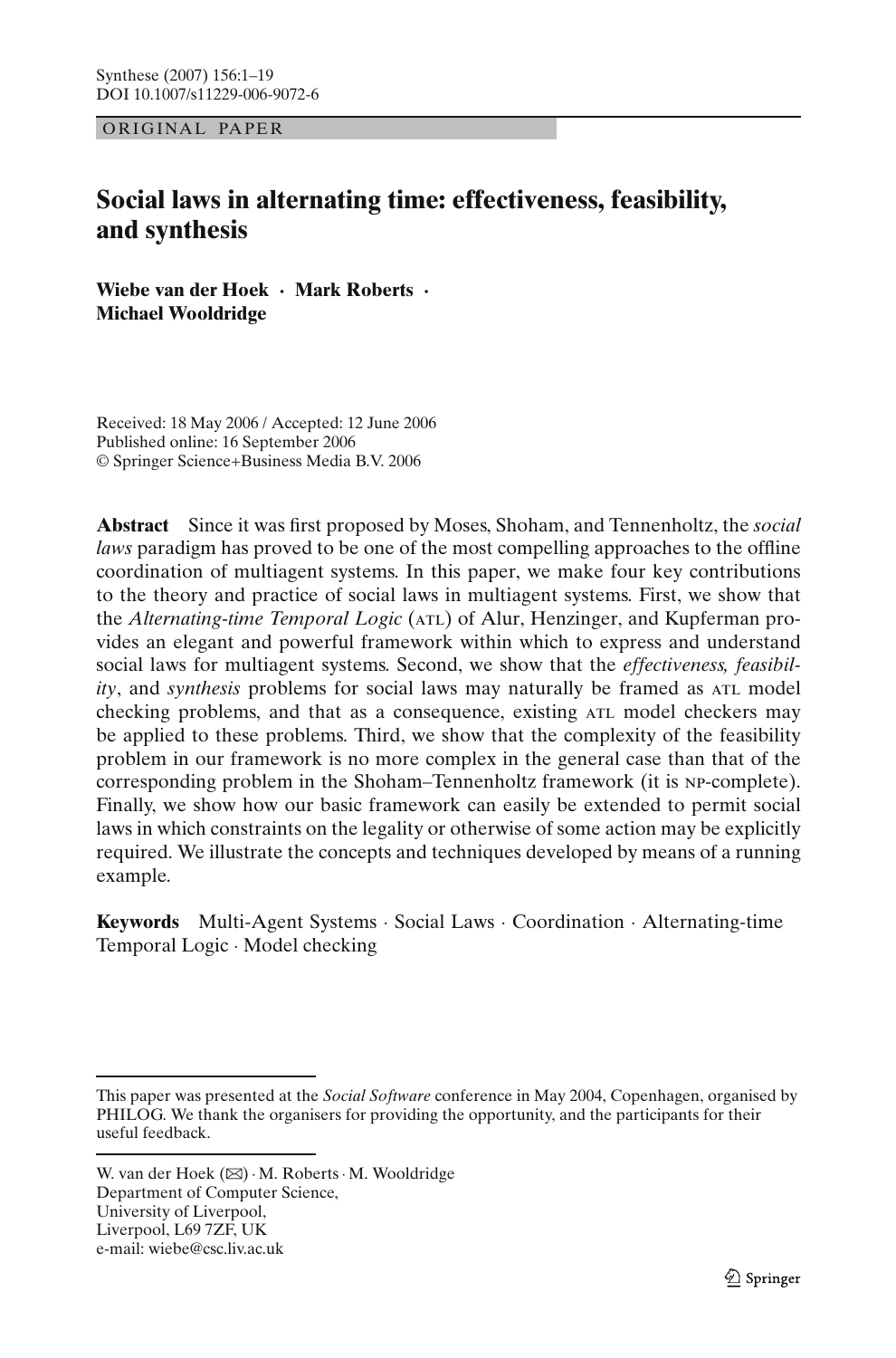## **1 Introduction**

One of the defining problems in multiagent systems research is that of *coordination* managing the interdependencies between the actions of multiple interacting agents (Durfee, 1999; Wooldridge, 2002). Techniquesto coordinate activity in multiagentsystems may be broadly categorised by whether they are "online" or "offline". Online techniques aim to equip agents with the ability to dynamically coordinate their activities, for example by explicitly reasoning about coordination at run-time. In contrast, offline techniques aim at developing a coordination regime at design-time, and hardwiring this regime into a system for use at run-time. There are arguments in favour of both approaches: the former is potentially more flexible, and may be more robust against unanticipated events, while the latter approach benefitsfrom offline reasoning about coordination, thereby reducing the run-time decision-making burden on agents (Wooldridge, 2002).

One of the most successful approaches to "offline" coordination is the *social laws* paradigm, introduced largely through the work of Shoham, Tennenholtz, and Moses (Moses & Tennenholtz, 1995; Shoham & Tennenholtz, 1992; Shoham & Tennenholtz, 1996; Shoham & Tennenholtz, 1997). A social law can be understood as a set of rules imposed upon a multiagent system with the goal of ensuring that some desirable global (coordination) behaviour will result. Social laws work by *constraining* the behaviour of the agents in the system—by *forbidding* agents from performing certain actions in certain circumstances. In this sense, they can be understood as *norms* (Dignum, 1999). Shoham et al. investigated a number of issues surrounding the development and use of social laws, including the computational complexity of their synthesis, and the possibility of the development of social laws or conventions by the agents within the system themselves.

In this paper, we make four key contributions to the literature on social laws. First, we demonstrate that *Alternating-time Temporal Logic* (ATL)—the temporal logic of cooperation developed by Alur, Henzinger, and Kupferman (2002) provides a rich and natural technical framework within which to investigate social laws and their properties. Second, we show that the *effectiveness, feasibility*, and *synthesis* problems for social laws in the ATL framework can be posed as ATL *model checking* problems (Clarke, Grumberg, & Peled, 2002) and that existing model checkers for atl can hence be directly applied to these problems. Third, we show that, despite its apparent expressive power, the complexity of the feasibility problem in our framework is no more complex than the corresponding problem in the Shoham– Tennenholtz framework: it is np-complete. We also identify cases where the problem becomes tractable. Finally, we show how our basic framework can easily be extended to permit social laws in which constraints on the legality or otherwise of some action may be explicitly required: for example, we show how the feasibility and synthesis problems for *dictatorship* social laws can be formulated.

We begin by introducing Action-based Alternating Transition Systems, (aatss), the semantic structures that we employ throughout the remainder of the paper; we then introduce ATL itself, and give some properties of the logic that will be used. In Sect. 4, we introduce and formally define our social laws framework with respect to aatss and atl, present the feasibility and synthesis problems, and show how these can be understood as ATL model checking problems. A discussion of related work is presented in Sect. 5, and some conclusions are presented in 6.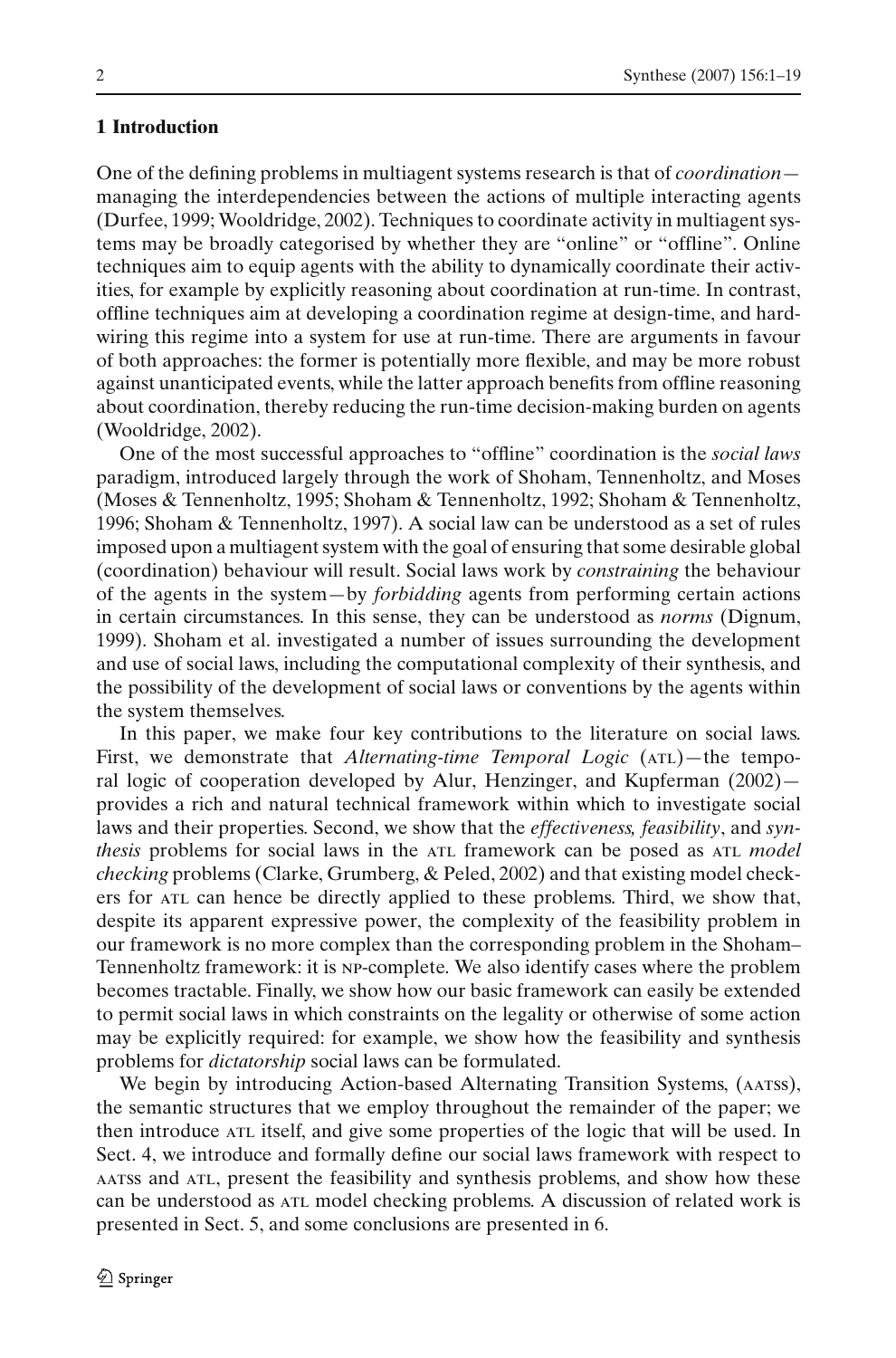#### **2 Action-based alternating transition systems**

The semantic structures underpinning ATL are known as *Alternating Transition* Sys*tems* (ATSS), and several essentially equivalent variations of these structures have been described in the atl literature. As the notions of *action* and *action pre-condition* play such a key role in our framework, we find it convenient to work with another version of atss, in which actions and pre-conditions are firstclass citizens. We refer to these structures as *Action-based Alternating Transition Systems* (aatss), and emphasise that they are equivalent to "conventional" atss. We first assume that the systems of interest to us may be in any of a finite set  $Q$  of possible *states*, with some  $q_0 \in Q$  designated as the *initial state*. Systems are populated by a set *Ag* of *agents*; a *coalition* of agents is simply a set  $G \subseteq Ag$ , and the set of all agents is known as the *grand coalition*. Each agent  $i \in Ag$  is associated with a set  $Ac_i$  of possible actions, and we assume that these sets of actions are pairwise disjoint (i.e., actions are unique to agents). We denote the set of actions associated with a coalition  $G \subseteq Ag$  by  $Ac_G$ , so  $Ac_G = \bigcup_{i \in G} Ac_i$ . A *joint action* for a coalition *G* is a tuple  $\langle \alpha_1, \ldots, \alpha_k \rangle$ , where  $\alpha_i \in Ac_i$ , for each  $i \in G$ . We denote the set of all joint actions for coalition *G* by  $J_G$ , so  $J_G = \prod_{i \in G} Ac_i$ . Given an element *j* of  $J_G$  and agent  $i \in G$ , we denote *i*'s component of *j* by  $j_i$ .

An *Action-based Alternating Transition System*—hereafter referred to simply as an  $\arcsin$  an  $(n + 7)$ -tuple

$$
S = \langle Q, q_0, Ag, Ac_1, \dots, Ac_n, \rho, \tau, \Phi, \pi \rangle
$$

where:

- *Q* is a finite, non-empty set of *states*;
- $q_0 \in Q$  is the *initial state*;
- $Ag = \{1, \ldots, n\}$  is a finite, non-empty set of *agents*;
- *Ac<sub>i</sub>* is a finite, non-empty set of *actions*, for each  $i \in Ag$ , where  $Ac_i \cap Ac_j = \emptyset$  for all  $i ≠ j ∈ Ag;$
- $\rho: Ac_{Ag} \to 2^Q$  is an *action precondition function*, which for each action  $\alpha \in Ac_{Ag}$ defines the set of states  $\rho(\alpha)$  from which  $\alpha$  may be executed;
- $\tau$  :  $Q \times J_{Ag} \rightarrow Q$  is a partial *system transition function*, which defines the state  $\tau(q, j)$ that would result by the performance of *j* from state  $q$ —note that, as this function is partial, not all joint actions are possible in all states (cf. the pre-condition function above);
- \$ is a finite, non-empty set of *atomic propositions*; and
- $\pi: Q \to 2^{\Phi}$  is an interpretation function, which gives the set of primitive propositions satisfied in each state: if  $p \in \pi(q)$ , then this means that the propositional variable *p* is satisfied (equivalently, true) in state *q*.

We require that AATSS satisfy the following two coherence constraints:

1. *Non-triviality* [13]. Agents always have at least one legal action:

$$
\forall q \in Q, \forall i \in Ag, \exists \alpha \in Ac_i \text{ s.t. } q \in \rho(\alpha)
$$

2. *Consistency*. The  $\rho$  and  $\tau$  functions agree on actions that may be performed:

$$
\forall q, \forall j \in J_{Ag}, (q, j) \in \text{dom } \tau \text{ iff } \forall i \in Ag, q \in \rho(j_i)
$$

We denote the set of infinite sequences over  $Q$  by  $Q^{\omega}$ .

The next scenario explains our running example, to which we will refer many times in this paper: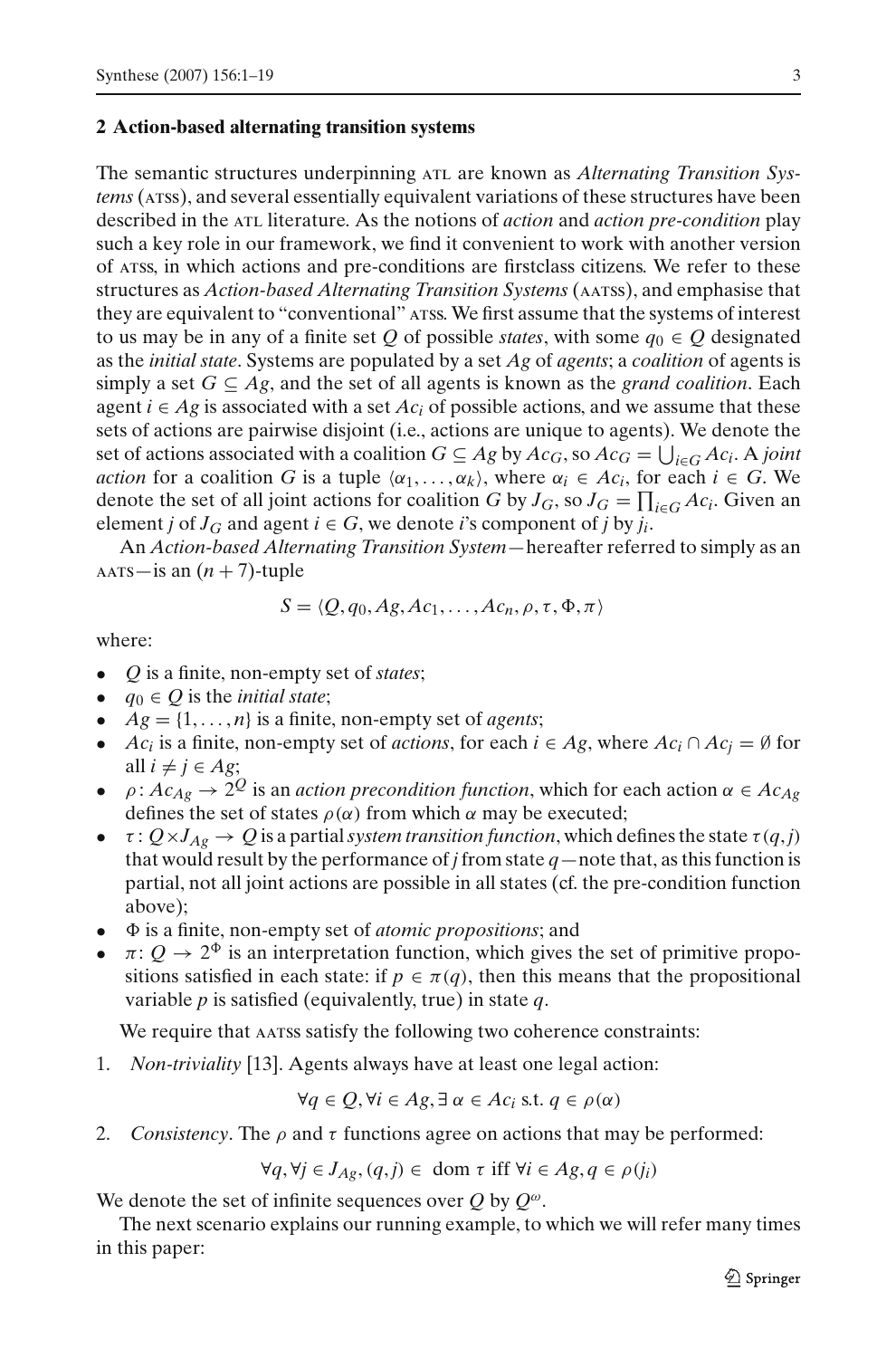

**Fig. 1** The train system

**Example 1** There are two trains, one of which (*E*) is Eastbound, the other of which  $(W)$  is Westbound. Each train occupies its own circular track. At one point, both tracks pass through a narrow tunnel—a crash will occur if both trains are in the tunnel at the same time. Unlike the original version of this scenario (van der Hoek & Wooldridge, 2002), we do not assume that there is a "controller" agent, whose purpose is to ensure that collisions do not occur.Instead, we will be concerned with social lawsthat achieve this end.

We model each train  $i \in Ag = \{E, W\}$  as an automaton that can be in one of three states(see Fig. 1(b)): "*awayi*" (the initialstate of the train); "*waitingi*" (waiting to enter the tunnel); and "*in<sub>i</sub>*" (the train is in the tunnel). Each train  $i \in \{E, W\}$  has two actions available:  $Ac_i = \{move_i, idle_i\}$ . The *idle<sub>i</sub>* action is the identity, which causes no change in the train's state (i.e., it stays where it is). If a train *i* executes a *move*; action while it is *awayi*, then it goes to a *waitingi* state; executing a *movei* while *waitingi* causes a transition to an *in<sub>i</sub>* state; and finally, executing a *move<sub>i</sub>* while *in<sub>i</sub>* causes a transition to *away<sub>i</sub>* as long as the other train was not in the tunnel, while if both trains are in the tunnel, then they have crashed, and are forced to idle indefinitely. Initially, both trains are away.

The overall state of the system at any given time can be characterised in terms of the propositional variables  $\{away_E, away_W, waiting_E, waiting_W, in_E, in_W\}$ , where these variables have the obvious interpretation. The overall structure of the train system, and the model of trains is illustrated in Fig. 1; a formal definition of the train system AATS is given in Fig. 2 (the function  $\rho$  is left implicit, but can be read off from  $\tau$ : e.g.,  $\rho$ (*movew*) =  $O\setminus\{a8\}$ , etc.).

Of course, not all combinations of propositional variables correspond to reachable system states (i.e., states that the system could possibly enter). For example, an agent *i* cannot be both *waitingi* and *ini* simultaneously. There are in fact just nine reachable states of the system; see Fig. 2.

Given an agent  $i \in Ag$  and a state  $q \in Q$ , we denote the *options* available to *i* in *q*—the actions that *i* may perform in  $q$ —by *options* $(i, q)$ :

$$
options(i, q) = \{ \alpha | \alpha \in Ac_i \text{ and } q \in \rho(\alpha) \}.
$$

We then say that a *strategy* for an agent  $i \in Ag$  is a function:

$$
\sigma_i\colon Q\to Ac_i
$$

which must satisfy the *legality* constraint that  $\sigma_i(q) \in options(i, q)$  for all  $q \in Q$ .

 $\hat{\mathcal{D}}$  Springer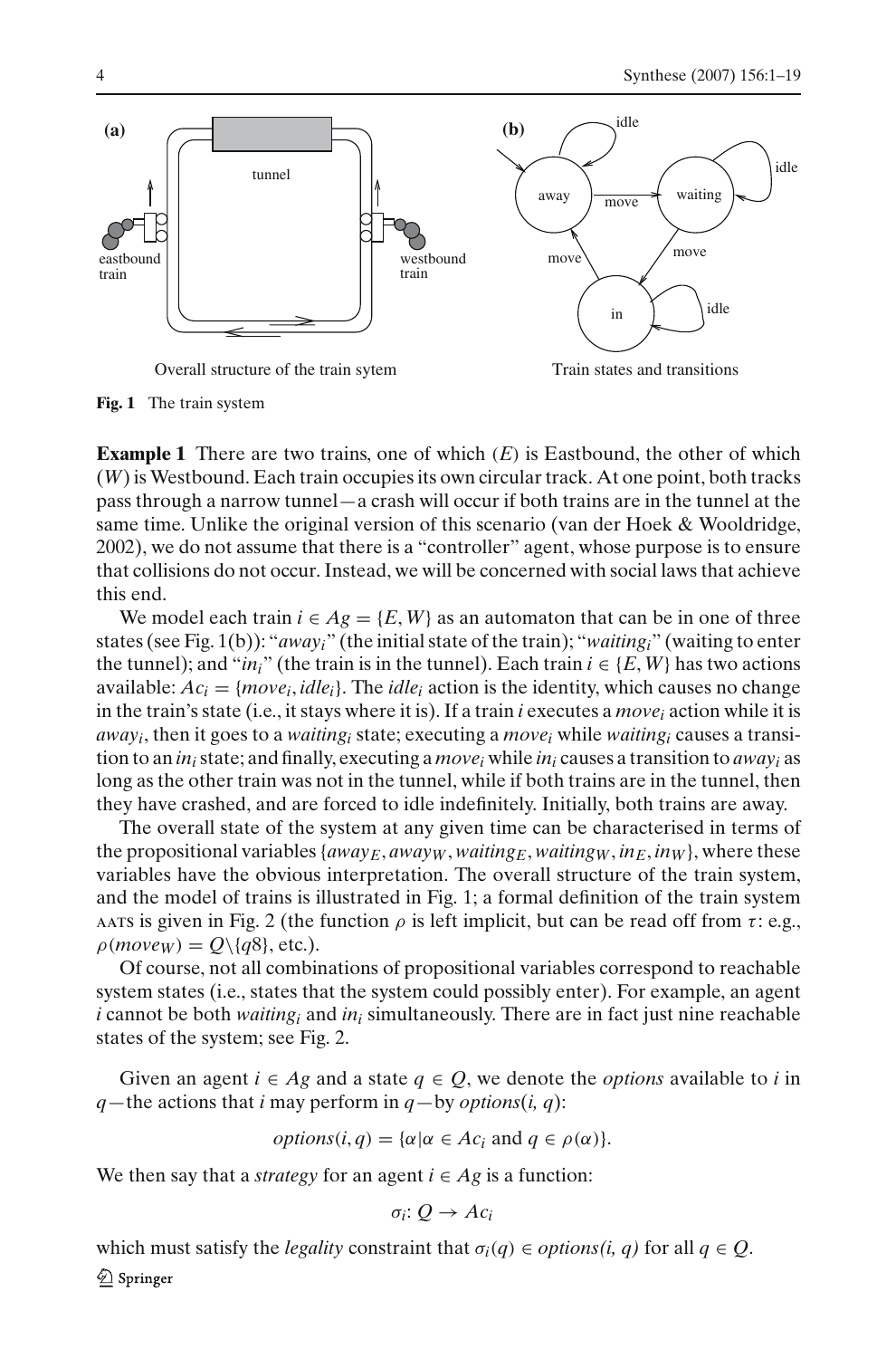| <b>States and Initial States:</b> |                                                                                                                                                                                                                                                                                |                                                                                                                                                                                                                                                                                                                                                                                                                       |                     |  |
|-----------------------------------|--------------------------------------------------------------------------------------------------------------------------------------------------------------------------------------------------------------------------------------------------------------------------------|-----------------------------------------------------------------------------------------------------------------------------------------------------------------------------------------------------------------------------------------------------------------------------------------------------------------------------------------------------------------------------------------------------------------------|---------------------|--|
|                                   | $Q = \{q_0, q_1, q_2, q_3, q_4, q_5, q_6, q_7, q_8\}$                                                                                                                                                                                                                          |                                                                                                                                                                                                                                                                                                                                                                                                                       | Initial state $q_0$ |  |
|                                   | Agents, Actions, and Joint Actions:                                                                                                                                                                                                                                            |                                                                                                                                                                                                                                                                                                                                                                                                                       |                     |  |
|                                   | $Ag = \{E, W\}$ $Ac_E = \{idle_E, move_E\}$ $Ac_W = \{idle_W, move_W\}$                                                                                                                                                                                                        |                                                                                                                                                                                                                                                                                                                                                                                                                       |                     |  |
|                                   | $J_{Ag} = \{\underbrace{(idle_E, idle_W)}_{j_0}, \underbrace{(idle_E, move_W)}_{j_1}, \underbrace{\langle move_E, idle_W \rangle}_{j_2}, \underbrace{\langle move_E, move_W \rangle}_{j_3}\}$                                                                                  |                                                                                                                                                                                                                                                                                                                                                                                                                       |                     |  |
| Transitions/Pre-conditions:       |                                                                                                                                                                                                                                                                                |                                                                                                                                                                                                                                                                                                                                                                                                                       |                     |  |
|                                   | $\tau(q_{0},j) \hspace{2mm} = \hspace{2mm} \left\{ \begin{array}{ll} q_{0} & \text{if} \hspace{0.5mm} j = j_{0} \\ q_{1} & \text{if} \hspace{0.5mm} j = j_{1} \\ q_{3} & \text{if} \hspace{0.5mm} j = j_{2} \\ q_{5} & \text{if} \hspace{0.5mm} j = j_{3} \end{array} \right.$ | $\tau(q_4,j)$ = $\begin{cases} q_4 & \text{if } j = j_0 \\ q_7 & \text{if } j = j_1 \\ q_0 & \text{if } j = j_2 \\ q_1 & \text{if } j = j_3 \end{cases}$                                                                                                                                                                                                                                                              |                     |  |
|                                   | $\tau(q_1,j) = \begin{cases} q_1 & \text{if } j = j_0 \\ q_2 & \text{if } j = j_1 \\ q_5 & \text{if } j = j_2 \\ q_6 & \text{if } j = j_3 \end{cases}$                                                                                                                         | $\tau(q_5,j)$ = $\begin{cases}\nq_1 & \text{if } j = j_0 \\ q_6 & \text{if } j = j_1 \\ q_7 & \text{if } j = j_2 \\ q_8 & \text{if } j = j_3 \\ \vdots & \vdots & \vdots \\ q_8 & \text{if } j = j_3\n\end{cases}$                                                                                                                                                                                                    |                     |  |
|                                   | $\tau(q_2,j) = \begin{cases} q_2 & \text{if } j = j_0 \\ q_0 & \text{if } j = j_1 \\ q_6 & \text{if } j = j_2 \\ q_3 & \text{if } j = j_3 \end{cases}$                                                                                                                         |                                                                                                                                                                                                                                                                                                                                                                                                                       |                     |  |
|                                   | $\tau(q_3,j) \;\; = \;\; \left\{ \begin{array}{ll} \tau \circ & \circ \\ q_3 & \text{if} \; j = j_0 \\ q_5 & \text{if} \; j = j_1 \\ q_4 & \text{if} \; j = j_2 \\ q_7 & \text{if} \; j = j_3 \end{array} \right.$                                                             | $\tau(q_{6},j) \hspace{0.1in} = \hspace{0.1in} \left\{ \begin{array}{ll} q_{8} & \text{if } j = j_{3} \ q_{6} & \text{if } j = j_{0} \ q_{3} & \text{if } j = j_{1} \ q_{8} & \text{if } j = j_{2} \ q_{4} & \text{if } j = j_{3} \ q_{4} & \text{if } j = j_{3} \ q_{5} & \text{if } j = j_{1} \ q_{6} & \text{if } j = j_{1} \ q_{1} & \text{if } j = j_{2} \ q_{2} & \text{if } j = j_{3} \ \tau(q_{8},j_{0}) \hs$ |                     |  |
|                                   |                                                                                                                                                                                                                                                                                |                                                                                                                                                                                                                                                                                                                                                                                                                       |                     |  |

Propositional Variables:

 $\Phi = \{away_E, away_W, waiting_E, waiting_W, in_E, in_W\}$ 

Interpretation Function:

| $\pi(q_0) = \{away_E, away_W\}$                    | $\pi(q_4) = \{in_E, away_W\}$         |
|----------------------------------------------------|---------------------------------------|
|                                                    | $\pi(q_5) = \{waiting_E, waiting_W\}$ |
| $\pi(q_1) = \{away_E, waiting_W\}$                 | $\pi(q_6) = \{waiting_E, in_W\}$      |
| $\pi(q_2) = \{away_E, in_W\}$                      | $\pi(q_7) = \{in_E, waiting_W\}$      |
| $\pi(q_3) = \{ \text{waiting}_E, \text{away}_W \}$ | $\pi(q_8) = \{in, in_W\}$             |

Fig. 2 The AATS for the trains scenario

A *strategy profile* for a coalition  $G = \{a_1, \ldots, a_k\} \subseteq Ag$  is a tuple of strategies  $\langle \sigma_1, \ldots, \sigma_k \rangle$ , one for each agent  $a_i \in G$ . We denote by  $\Sigma_G$  the set of all strategy profiles for coalition  $G \subseteq Ag$ ; if  $\sigma_G \in \Sigma_G$  and  $i \in G$ , then we denote *i*'s component of *σ*<sub>*G*</sub> by *σ*<sup>*i*</sup><sub>*G*</sub>. Given a strategy profile *σ*<sub>*G*</sub> ∈  $Σ$ *G* and state *q* ∈ *Q*, let *out* (*σG*, *q*) denote the set of possible states that may result by the members of the coalition *G* acting as defined by their components of  $\sigma$ <sup>G</sup> for one step from *q*:

$$
out(\sigma_G, q) = \{q' | \tau(q, j) = q' \text{ where } (q, j) \in \text{ dom } \tau \text{ and } \sigma_G^i(q) = j_i \text{ for } i \in G\}
$$
  
 
$$
\textcircled{2} \text{Springer}
$$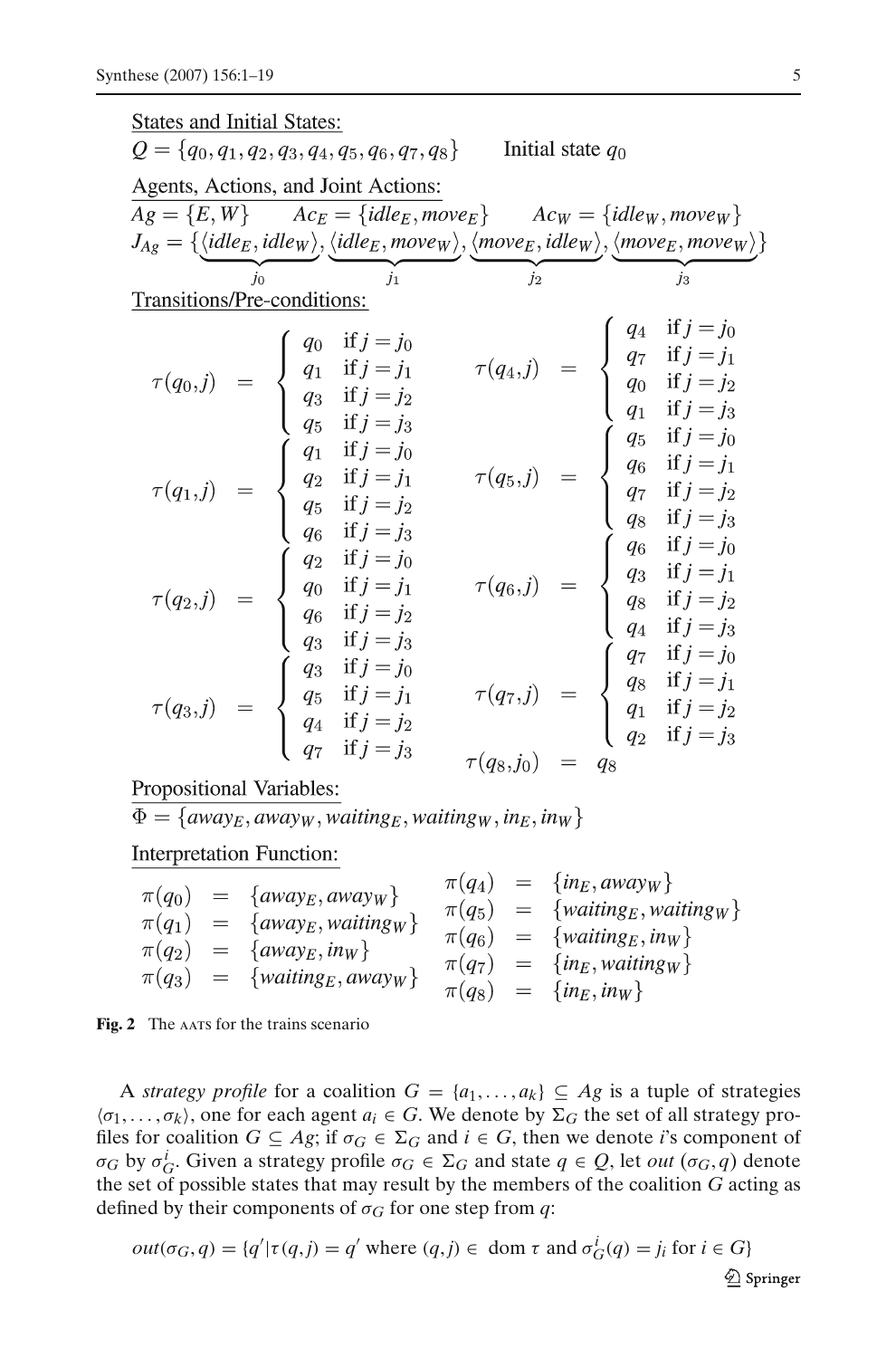Notice that, for any grand coalition strategy profile  $\sigma_{Ag}$  and state q, the set *out* ( $\sigma_{Ag}$ , q) will be a singleton.

A *computation* is an infinite sequence of states  $\lambda = q_0, q_1, \dots$  A computation  $\lambda \in Q^{\omega}$  starting in state q is referred to as a q-computation; if  $u \in \mathbb{N}$ , then we denote by  $\lambda[u]$  the component indexed by  $u$  in  $\lambda$  (thus  $\lambda[0]$  denotes the first element,  $\lambda[1]$  the second, and so on).

Given a strategy profile  $\sigma_G$  for some coalition *G*, and a state  $q \in Q$ , we define *comp*( $\sigma$ *G*, *q*) to be the set of possible runs that may occur if every agent  $a_i \in G$  follows the corresponding strategy  $\sigma_i$ , starting when the system is in state  $q \in Q$ . That is, the set  $comp(\sigma_G, q)$  will contain all possible *q*-computations that the coalition *G* can "enforce" by cooperating and following the strategies in  $\sigma$ <sup>G</sup>.

 $comp(\sigma_G, q) = {\lambda | \lambda[0] = q}$  and  $\forall u \in \mathbb{N} : \lambda[u+1] \in out(\sigma_G, \lambda[u])}.$ 

Again, note that for any state  $q \in Q$  and any grand coalition strategy  $\sigma_{Ag}$ , the set  $comp(\sigma_{Ag}, q)$  will be a singleton, consisting of exactly one infinite computation.

# **3 ATL**

Alternating-time Temporal Logic (ATL), can be understood as a generalisation of the well-known branching time temporal logic CTL (Emerson, 1990), in which path quantifiers are replaced by *cooperation modalities*. A cooperation modality  $\langle G \rangle \varphi$ , where *G* is a coalition, expresses the fact that the coalition *G* can cooperate to ensure that ϕ; more precisely, that there exists a strategy profile for *G* such that by following this strategy profile,  $G$  can ensure  $\varphi$ . Thus, for example, the system requirement "agents" 1 and 2 can cooperate to ensure that the system never enters a fail state" may be captured by the ATL formula  $\langle 1, 2 \rangle \square \neg \text{fail}$ . The " $\square$ " temporal operator means "now and forever more": additional temporal connectives in ATL are " $\diamondsuit$ " ("either now or at some point in the future"), " $\mathcal{U}$ " ("until"), and " $\bigcirc$ " ("in the next state").

Formally, the set of ATL formulae, formed with respect to a set of agents Ag, and a set of primitive propositions  $\Phi$ , is given by the following grammar:

$$
\varphi ::= p | \neg \varphi | \varphi \vee \varphi | \langle \langle G \rangle \rangle \bigcirc \varphi | \langle \langle G \rangle \rangle \Box \varphi | \langle \langle G \rangle \rangle \varphi \mathcal{U} \varphi
$$

where  $p \in \Phi$  is a propositional variable and  $G \subseteq Ag$  is a set of agents. We identify two fragments of ATL: the  $\bigcirc$ -fragment is the class of ATL-formulae containing only the  $\bigcirc$  temporal operator; and *propositional logic* formulae are those containing no cooperation modalities.

We can now give the rules defining the satisfaction relation " $\models$ " for ATL, which holds between pairs of the form *S*,  $q$  (where *S* is an AATs and  $q$  is a state in *S*), and formulae of ATL:

$$
S, q \models p \text{ iff } p \in \pi(q) \qquad \text{(where } p \in \Phi);
$$
\n
$$
S, q \models \neg \varphi \text{ iff } S, q \nvDash \varphi;
$$
\n
$$
S, q \models \varphi \lor \psi \text{ iff } S, q \models \varphi \text{ or } S, q \models \psi;
$$
\n
$$
S, q \models \langle\!\langle G \rangle\!\rangle \bigcirc \varphi \text{ iff } \exists \sigma_G \in \Sigma_G, \text{ such that } \forall \lambda \in \text{comp}(\sigma_G, q), \text{ we have } S, \lambda[1] \models \varphi;
$$
\n
$$
\textcircled{2} \text{ Springer}
$$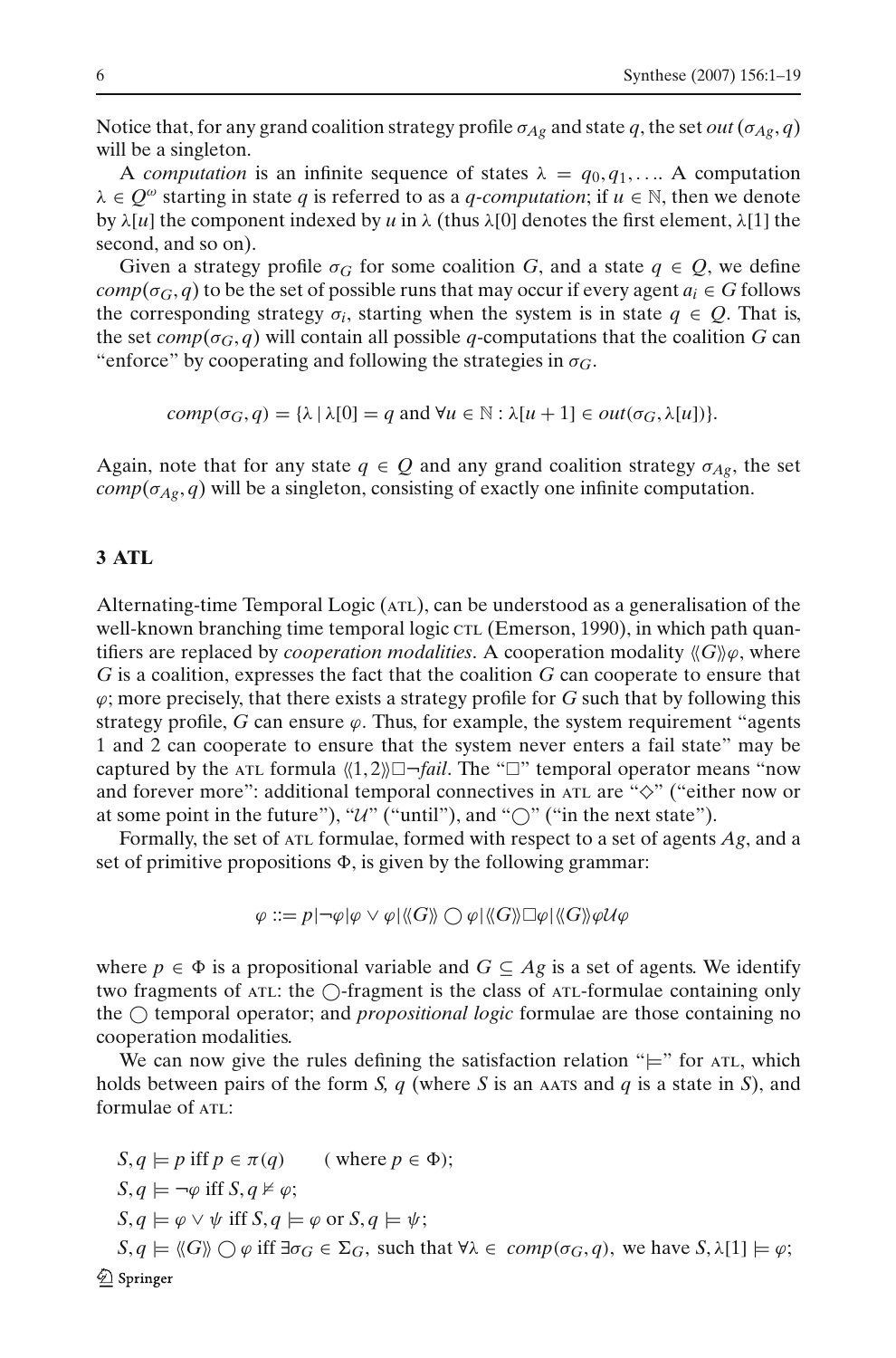- $S, q \models \langle G \rangle \Box \varphi$  iff  $\exists \sigma_G \in \Sigma_G$ , such that  $\forall \lambda \in comp(\sigma_G, q)$ , we have  $S, \lambda[u] \models \varphi$ for all  $u \in \mathbb{N}$ :
- $S, q \models \langle G \rangle \varphi \mathcal{U} \psi$  iff  $\exists \sigma_G \in \Sigma_G$ , such that  $\forall \lambda \in comp(\sigma_G, q)$ , there exits some  $u \in \mathbb{N}$ such that  $S, \lambda[u] \models \psi$ , and for all  $0 \le v \le u$ , we have  $S, \lambda[v] \models \varphi$ .

The remaining classical logic connectives (" $\land$ ", " $\rightarrow$ ", " $\leftrightarrow$ ") are assumed to be defined as abbreviations in terms of  $\neg, \vee$ , in the conventional manner. For readability, we omit set brackets in cooperation modalities, for example writing  $\langle\langle 1 \rangle$  instead of  $\langle\langle 1 | 1 \rangle\rangle$ .

Two cooperation modalities play a special role in the remainder of the paper, and are worth singling out for special attention. The cooperation modality  $\langle \rangle \rangle$  ("the emptyset of agents can cooperate to...") asserts that its argument is true on all computations, and thus acts like CTL's universal path quantifier "A". Similarly, the cooperation modality  $\langle \langle Ag \rangle \rangle$  asserts that its argument is satisfied on at least one computation, and thus acts like the  $CTL$  path quantifier "E".

The *model checking problem* for atl is the problem of determining, for any given atl formula  $\varphi$ , aats *S*, and state *q* in *S*, whether or not *S*,  $q \models \varphi$ . If *S* is an aats and  $\varphi$ is a formula then we say that  $\varphi$  is *initially satisfied* in *S* if, *S*,  $q_0 \models \varphi$ ; we indicate this by writing  $S \models \varphi$ . A formula  $\varphi$  is *satisfiable* if there is some aats *S* and state *q* in *S* such that  $S, q \models \varphi$ . The *satisfiability* problem for ATL is the problem of determining, for any given ATL formula, whether this formula is satisfiable or not.

3.1 Some properties of atl

We begin by proving some properties of  $ATL$  that we use in subsequent proofs. For any  $S = \langle Q, q_0, Ag, Ac_1, \ldots, Ac_n, \rho, \tau, \Phi, \pi \rangle$ , let the relation  $R_{Ag}$  between states in  $Q$ be defined as:  $q_1R_{Ag}q_2$  iff for some  $j \in J_{Ag}, \tau(q_1, j) = q_2$ . In other words,  $q_1R_{Ag}q_2$ is true if the grand coalition can enforce a transition from  $q_1$  to  $q_2$ . Now, let  $\tilde{S} =$  $\langle Q, q_0, Ag, Ac_1, \ldots, Ac_n, \rho, \tau, \Phi, \pi \rangle$  and  $S' = \langle Q', q'_0, Ag, Ac'_1, \ldots, Ac'_n, \rho', \tau', \Phi', \pi' \rangle$  be two aatss. We say that *S'* is a subsystem of *S*, (notation  $S' \subseteq S$ ), or that *S* is a supersystem of *S'*, (notation  $S \sqsupseteq S'$ ), if there exists a relation  $\Re \subseteq Q \times Q'$  such that:

- 1.  $q_0$   $\Re q'_0$
- 2.  $\forall q \in Q, q' \in Q': q \Re q' \Rightarrow (\pi(q) = \pi(q'))$
- 3.  $∀q_1 ∈ Q, q'_1, q'_2 ∈ Q': ((q_1 \Re q'_1 \& q'_1 R'_{Ag} q'_2) ⇒ (\exists q_2 ∈ Q : q_1 R_{Ag} q_2 \& q_2 \Re q'_2))$

A special case is obtained when  $S' = \langle Q, q_0, Ag, Ac_1, \ldots, Ac_n, \rho', \tau', \Phi, \pi \rangle$ , in which case we write  $S' \ll S$ . The relation  $\Re$  is essentially half of a *bisimulation* between two Kripke models (Blackburn, Rijke, & Venema, 2001, p. 64): the final clause represents the "backward clause" for such relations, with the "forward clause" not being present in the conditions on  $\Re$ . We are interested in which formulas are preserved when going from *S* to *S'*, where  $S' \subseteq S$ . To this end, we define a *universal* and an *existential* sublanguage of ATL, denoted  $\mathcal{L}^u$  and  $\mathcal{L}^e$ , respectively. These languages are defined by the following grammars:

$$
\mathcal{L}^{u} \quad v ::= p|\neg p|v \wedge v|v \vee v|\langle\langle\rangle \rangle \bigcirc v|\langle\langle\rangle \rangle \bigcirc v|\langle\langle\rangle \rangle \bigotimes v|\langle\langle\rangle \rangle \bigotimes v|\langle\langle\rangle \rangle
$$
  

$$
\mathcal{L}^{e} \quad \epsilon ::= p|\neg p|\epsilon \wedge \epsilon|\epsilon \vee \epsilon|\langle\langle Ag \rangle \rangle \bigcirc \epsilon|\langle\langle Ag \rangle \rangle \bigcirc \epsilon|\langle\langle Ag \rangle \rangle \Box \epsilon|\langle\langle Ag \rangle \rangle \epsilon \mathcal{U}\epsilon
$$

where  $p \in \Phi$ .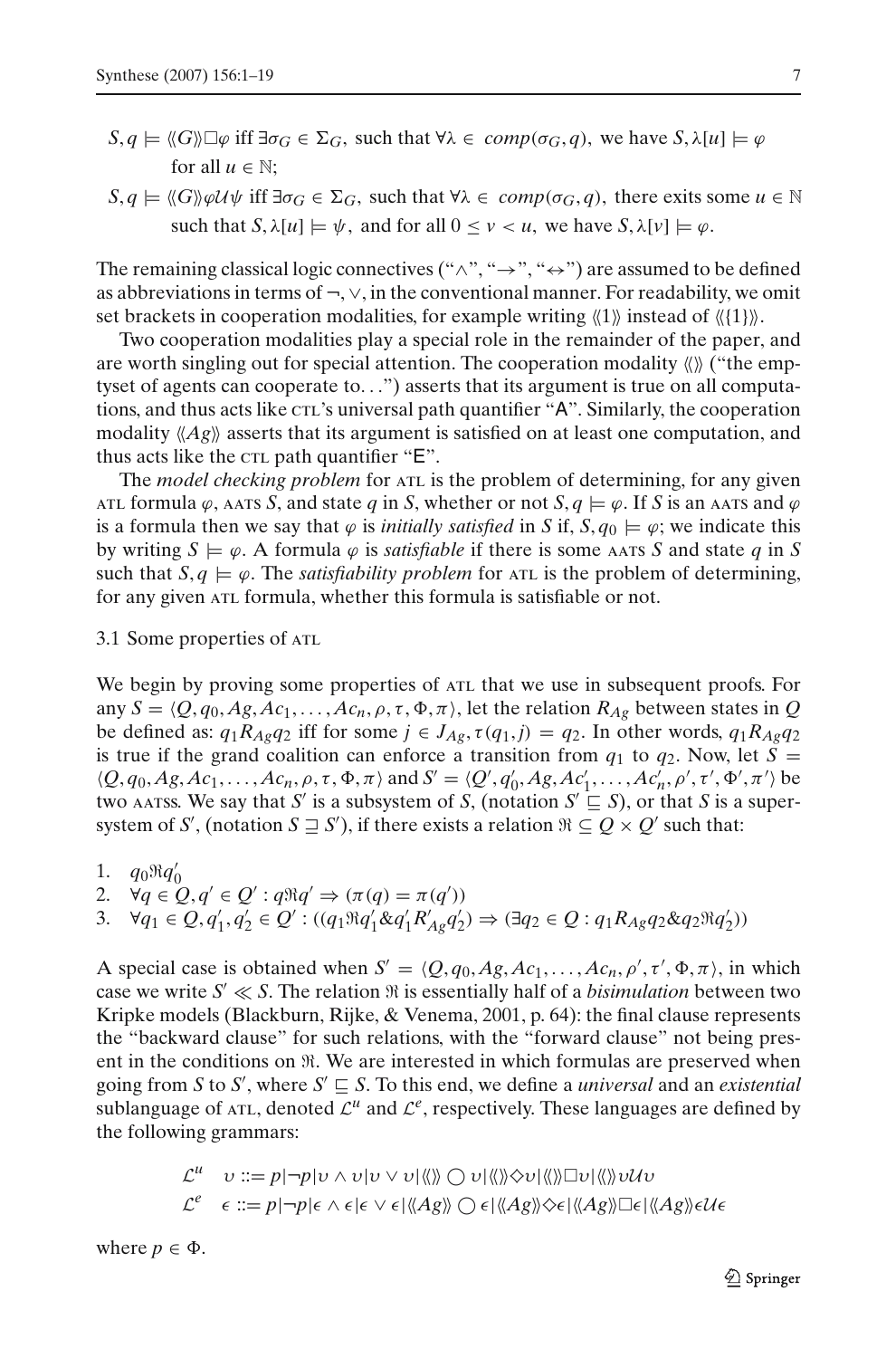**Lemma 1** *Suppose we have*  $S \supseteq S'$  *and*  $v \in \mathcal{L}^u$ ,  $\epsilon \in \mathcal{L}^e$ . *Then:* 

1.  $\forall q \in \mathcal{Q}, q' \in \mathcal{Q}'$  with  $q \Re q' : S, q \models v \Rightarrow S', q' \models v.$ 2.  $\forall q \in \mathcal{Q}, q' \in \mathcal{Q}'$  with  $q \Re q' : S', q' \models \epsilon \Rightarrow S, q \models \epsilon$ .

*Proof* We only prove the first item; the second follows from it and the observation that every  $\epsilon \in \mathcal{L}^e$  is equivalent to the negation of some  $v \in \mathcal{L}^u$ . The proof is by structural induction. For the case v is p or  $\neg p$  where  $p \in \Phi$ , the claim follows immediately from the second condition in the definition of subsystems. The cases of conjunction and disjunction follow directly, so assume that  $v$  equals  $\langle \rangle \rangle \diamond v'$ , and that the claim is proven for  $v'$ . Assume that  $S, q \models \langle \langle \rangle \rangle \diamond v'$ , and  $q \Re q'$ . The former implies that for all strategy profiles  $\sigma \in \Sigma_{Ag}$ , for the unique  $\lambda_{\sigma} \in comp(\sigma, q)$ , we have that for some  $i_{\sigma}$ ,  $S$ ,  $\lambda[i_{\sigma}] \models v'$ . In order to derive a contradiction, suppose that  $S', q' \nvDash \langle \rangle \rangle \diamond v'$ . It would mean  $S', q' \models \langle \langle Ag \rangle \rangle \Box \neg \upsilon'$ , i.e., for some strategy profile  $\sigma' \in \Sigma_{Ag}$ , and the computation  $\lambda' \in comp(\sigma', q')$  and all  $i \in \mathbb{N}$ , we have  $S', \lambda'[i] \models \neg \nu'$ . Consider the run  $\lambda'[0]R_{Ag}\lambda'[1] \dots \lambda'[i] \dots$  that is induced by  $\lambda'$ , with  $\lambda'[0] = q$ . By the backward condition on  $\Re$ , we hence also find  $q_0 = q, q_1, \dots, q_i, \dots$  with  $q_i R_{Ag} q_{i+1}$  and  $q_i \Re \lambda'[i]$ . By the inductive assumption, we have  $S, q_i \models \neg v'$  for all *i*. But then, the agents Ag have a strategy to always ensure  $\neg \nu'$  from *q*: they just choose the actions that induce this path. This then means that  $S, q \models \langle \langle Ag \rangle \rangle \Box \neg \nu'$ , which contradicts the fact that  $S, q \models \langle \rangle \rangle \diamond \nu'$ . The remaining cases are similar.

It is not possible within the scope of this paper to examine other properties of  $ATL$  in detail; instead, we simply note some results that are pertinent to the goals of this paper.

**Theorem 1** (Alur et al., 2002; van Drimmelen, 2003; Pauly, 2001) The satisfiability problem for atl is exptime-complete (van Drimmelen, 2003), while the satisfiability problem for the  $\bigcirc$ -fragment of ATL is pspace-complete (Pauly, 2001). The model checking problem for "full" ATL can be solved in time  $O(|Q| \cdot |\varphi|)$ , where  $|Q|$  is the number of states, and  $|\varphi|$  is the size of the formula to be checked (Alur et al., 2002).

# **4 Social laws**

We now introduce the formal framework of social laws, which we build upon throughout the remainder of the paper. Intuitively, a social law consists of two parts:

- An *objective*, which represents what the society aims to achieve by the introduction, or adoption of the law. In human societies, for example, the objective of a law might be to eliminate alcohol-related road accidents.
- A *behavioural constraint*, which corresponds to the requirements that a law places on the members of a society. A behavioural constraint corresponding to the objective of eliminating alcohol-related road accidents might be to forbid the action of driving a car after drinking alcohol.

We represent an objective for a social law as a formula of  $ATL$ , the intuition being that a social law is *effective* if it ensures that the objective is satisfied. (We give the formal definition shortly.) ATL provides a natural and powerful language for expressing the objectives of social laws, not least because such laws frequently refer to the *powers* or *rights* (or, conversely, the limits to powers) that agents have. The original social laws framework of Shoham and Tennenholtz illustrates this (Shoham & Tennenholtz,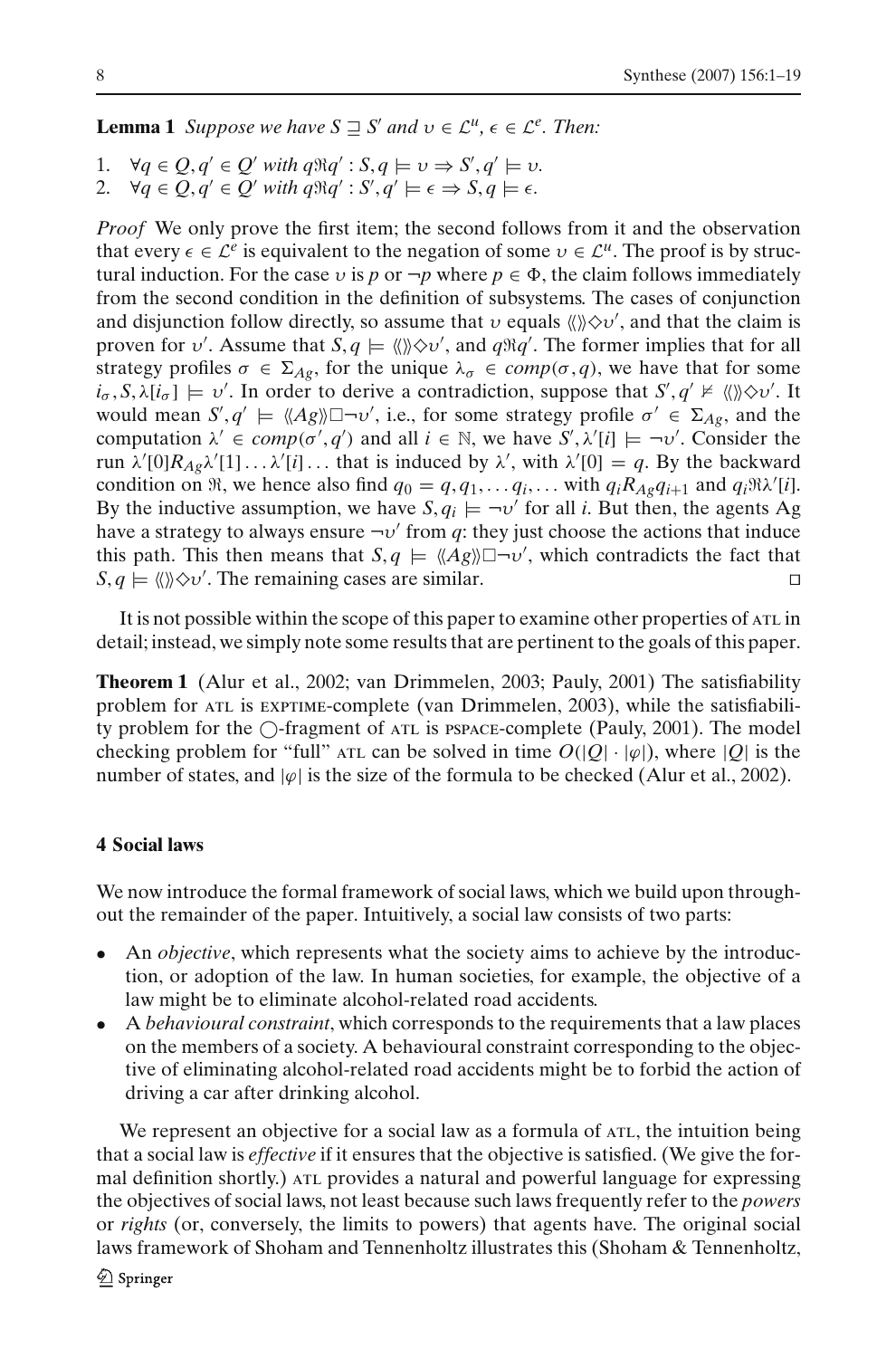1992). In this framework, each agent  $i \in Ag$  was associated with a set  $F_i \subseteq Q$  of *focal states*, the idea being that a successful social law would be one which ensured that if ever an agent  $i \in Ag$  found the environment was in a state  $q \in F_i$ , then *i* should have the power to ensure that, the environment eventually entered state  $q' \in F_i$ . This objective can naturally be expressed within our framework: assume that, for each  $q \in Q$ , we have a proposition **q** that is satisfied iff the system is currently in state *q*. Then, given focal state sets  $F_1, \ldots, F_n$ , we can express the Shoham–Tennenholtz objective as follows:

$$
\bigwedge_{i \in Ag} \left( \bigwedge_{\mathbf{q} \in F_i} \left[ \mathbf{q} \rightarrow \bigwedge_{\mathbf{q}' \in F_i} \langle \langle i \rangle \rangle \diamond \mathbf{q}' \right] \right) \tag{1}
$$

The ATL framework allows us to express much richer objectives, however. For example, from ctl it inherits the ability to express liveness and safety properties, and moreover we can reason about what certain *coalitions* can bring about.

**Example 2** Recall the trains scenario introduced earlier. The most obvious requirement for a social law is that the trains do not crash. The objective for this social law,  $O_1$ , is thus:

$$
O_1 = \neg (in_E \wedge in_W)
$$

The basic system  $S_1$  does not ensure that  $(O_1)$  is satisfied—there are initial computations of the basic system on which both trains enter the tunnel simultaneously:

$$
S_1,q_0\not\vDash \langle \langle \rangle \rangle \Box \neg (\text{in}_E \wedge \text{in}_W).
$$

We model a behavioural constraint,  $\beta$ , as a function

$$
\beta:Ac_{Ag}\to 2^Q
$$

with the intended interpretation that if  $q \in \beta(\alpha)$ , then action  $\alpha$  may *not* be performed when the system is in state  $q$ —that is,  $\alpha$  is "forbidden" in state q. (As an aside, notice the duality between the pre-condition function  $\rho$ , and behavioural constraints  $\beta$ : if  $q \in \rho(\alpha)$ , then  $\alpha$  is permitted in *q*, whereas if  $q \in \beta(\alpha)$ , then  $\alpha$  is forbidden in *q*.) We will require that any behavioural constraint is "reasonable", in that it always permits an agent to have at least one action left that can be performed in any state:

$$
\forall i \in Ag, \forall q \in Q, \exists \alpha \in options(i, q) \text{ s.t. } q \notin \beta(\alpha).
$$

We can now see what it means for a behavioural constraint β to be *implemented* in an aats *S*: it simply means eliminating from *S* all transitions that are forbidden by β. The operation of implementing a behavioural constraint is thus an *update* on aatss, in the sense that it results in a new aats, which potentially satisfies different formulae. We denote the aats obtained from *S* by implementing β by *S* † β. Formally, if  $S = \langle Q, q_0, Ag, Ac_1, \ldots, Ac_n, \rho, \tau, \Phi, \pi \rangle$  is an aars, and  $\beta$  is a behavioural constraint on *S*, then

$$
S \dagger \beta = \langle Q, q_0, Ag, Ac_1, \ldots, Ac_n, \rho', \tau', \Phi, \pi \rangle,
$$

where:

1.  $\forall \alpha \in Ac$ ,

$$
\rho'(\alpha) = \rho(\alpha) \backslash \beta(\alpha)
$$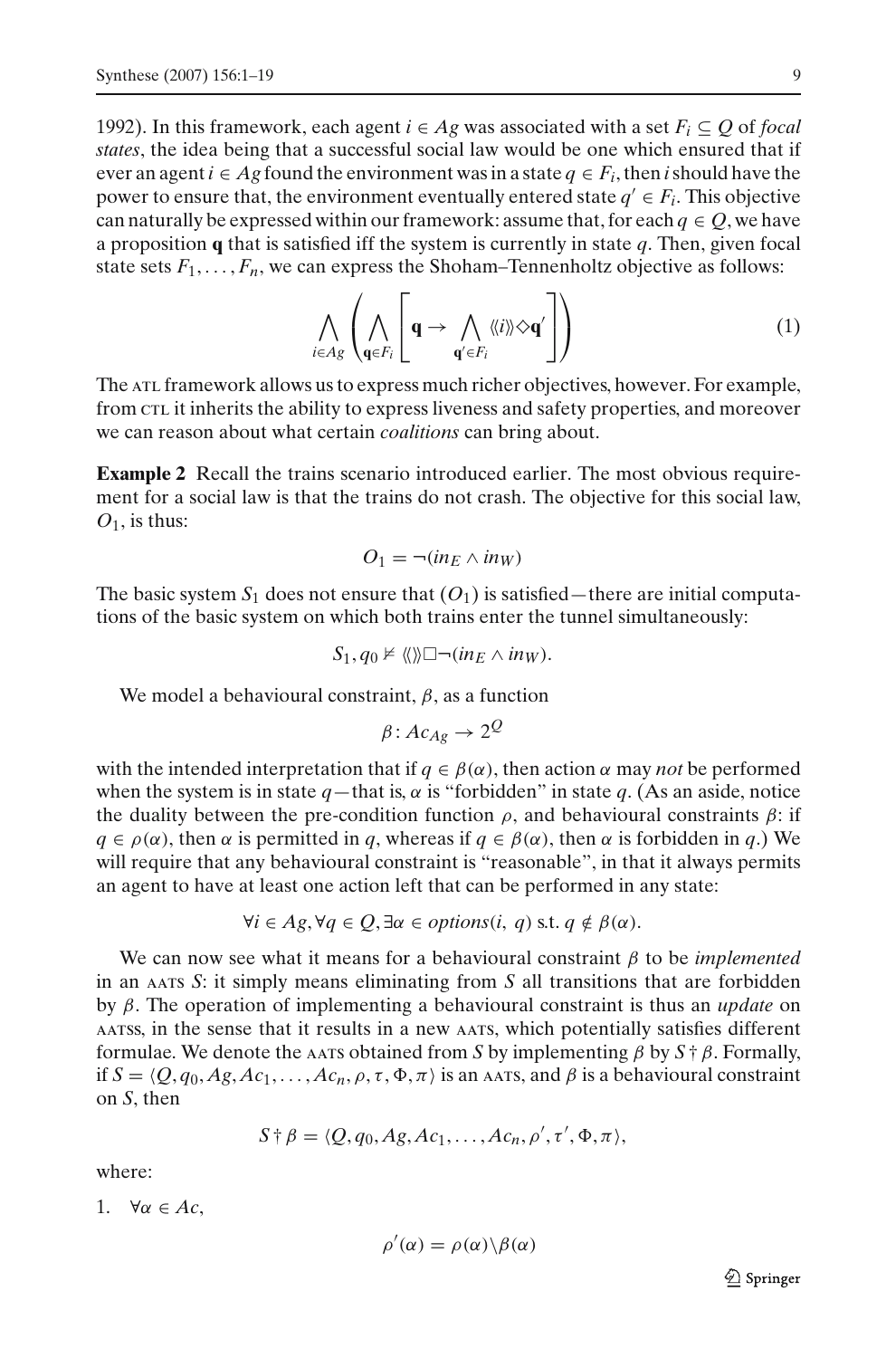2.  $\forall q \in Q, \forall j \in J_{Ag},$ 

 $\tau'(q,j) =$  $\int \tau(q, j)$  if  $(q, j) \in \text{dom } \tau \text{ and } \forall i \in Ag, q \notin \beta(j_i)$ undefined otherwise

3. All other components of  $S \dagger \beta$  are as in *S*.

It is natural to ask what properties the implementation operator "†" has. First, notice that aatss are closed under the implementation of behavioural constraints. That is, if *S* is an aats and  $\beta$  is a behavioural constraint over *S*, then *S*  $\dagger \beta$  is an aats—it satisfies the non-triviality and consistency coherence constraints given earlier. Second, notice that  $(S \dagger \beta) \dagger \beta = S \dagger \beta$ . Third, consider what properties of AATS might be preserved by the implementation of social laws. To answer this question, first recall the notion of a *subsystem* as defined in Sect. 3.1; we have the following result.

**Lemma** 2 Let *S be an* AATS, *and let*  $\beta$  *be a behavioural constraint over S. Then*  $S \dagger \beta$  *is a subsystem of S, i.e.,*  $S \dagger \beta \subseteq S$ *. (In fact,*  $S \dagger \beta \ll S$ *.)* 

From Lemma 1, we immediately obtain the following.

**Lemma 3** *Suppose we have an* aats *S, a behavioural constraint* β *over S, a state q in S, and formulae*  $v \in \mathcal{L}^u, \epsilon \in \mathcal{L}^e$ . *Then:* 

- 1. *If*  $S, q \models v$  *then*  $S \dagger \beta, q \models v$ .<br>2. *If*  $S \dagger \beta, a \models \epsilon$  *then*  $S, a \models \epsilon$ .
- $If S \dagger \beta, q \models \epsilon \ then \ S, q \models \epsilon.$

The first of these two results tells us that implementing a behavioural constraint *guarantees to preserve the universal properties of a system*. However, it is easy to see that implementing a behavioural constraint does not guarantee to preserve existential properties. The second result, in contrast, tells us that if an existential property holds of a system in which some behavioural constraint has been implemented, then it must have held of the original system, before the constraint was imposed. Thus, implementing a behavioural constraint cannot *create* existential properties in a system.

Now, a *social law* over an AATS S is a pair:

 $(\varphi, \beta)$ 

where:

- $\varphi$  is an ATL formula called the *objective* of the law; and
- $\beta$ :  $Ac_{Ag} \rightarrow 2^{\mathcal{Q}}$  is a behavioural constraint on *S*.

A social law  $(\varphi, \beta)$  is *effective* in AATS *S* if, after implementing  $\beta$  in *S*, we know that  $\langle \langle \rangle \rangle \Box \varphi$  will be initially satisfied in *S*, i.e., if  $S \dagger \beta \models \langle \langle \rangle \rangle \Box \varphi$ .

There are three key computational questions with respect to social laws, which we shall investigate throughout the remainder of this paper:

- 1. *Effectiveness*. Given an AATS *S* and a social law  $(\varphi, \beta)$  over *S*, determine whether  $(\varphi, \beta)$  is effective in *S*.
- 2. *Feasibility*. Given an AATS S and a formula  $\varphi$  of ATL representing an objective, does there exist a behavioural constraint  $\beta$  such that  $(\varphi, \beta)$  is an effective social law in *S*.
- 3. *Synthesis*. Given an AATS S and a formula  $\varphi$  of ATL representing an objective, exhibit a behavioural constraint  $\beta$  such that  $(\varphi, \beta)$  is an effective social law in *S* if such a constraint exists, otherwise answer "no".

2 Springer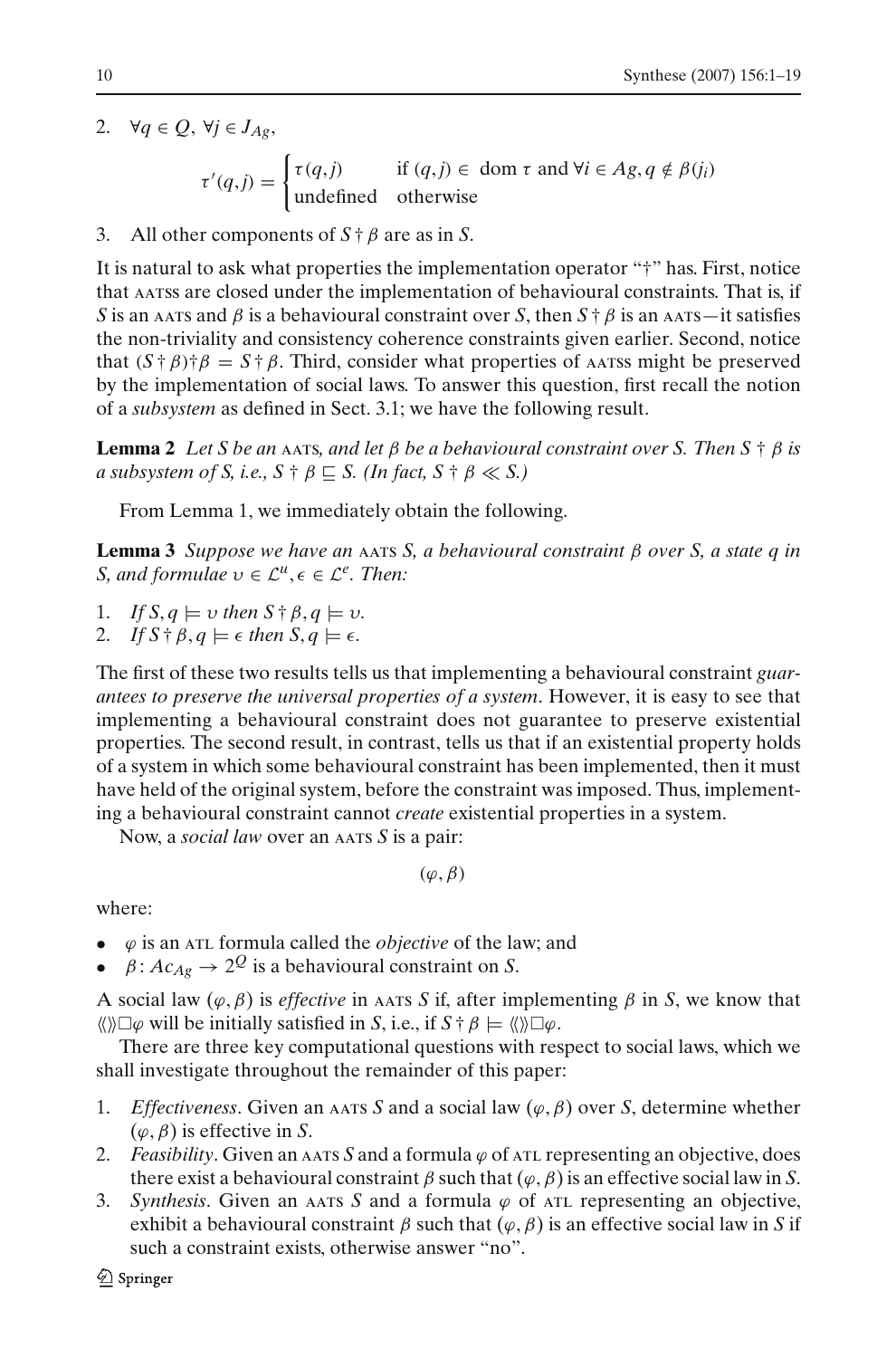Our first result, with respect to the effectiveness problem, is now immediate.

**Lemma 4** *The effectiveness problem for social laws may be solved in time polynomial in the size of S and* ϕ*.*

*Proof* Generate  $S' = S \dagger \beta$ , and check that  $S', q_0 \models \langle \rangle \Box \varphi$ . The first step can obviously be done in polynomial time: it simply requires eliminating every forbidden transition from  $\tau$ , and modify  $\rho$  similarly. From Theorem 1, so can the second step.  $\Box$ 

With respect to the trains example, is there a behavioural constraint  $\beta_1$ , such that  $(O_1, \beta_1)$  is an effective social law? Clearly there is. The constraint  $\beta_1$  must ensure that the system never enters state  $q_8$ : from examination of the state transition function  $\tau$  (see Fig. 2), we can see that  $\tau(q_5, j_3) = \tau(q_6, j_2) = \tau(q_7, j_1) = q_8$ , and there are no other transitions leading to *q*<sup>8</sup> (apart from when the trains have already crashed, which we need not consider!) Consider the behavioural constraint  $\beta_1$  as follows.

$$
\beta_1(\alpha) = \begin{cases} \n\emptyset & \text{if } \alpha = idl e_E \\ \n\emptyset & \text{if } \alpha = idl e_W \\ \n\{q_5, q_6\} & \text{if } \alpha = move_E \\ \n\{q_7\} & \text{if } \alpha = move_W \n\end{cases}
$$

The constraint ensures that:

- when both agents are waiting to enter the tunnel, the eastbound train is prevented from moving;
- when the westbound train is already in the tunnel and the eastbound train is waiting to enter the tunnel, then the eastbound train is prevented from moving; and
- when the eastbound train is already in the tunnel and the westbound train is waiting to enter the tunnel, then the westbound train is prevented from moving.

Notice that this constraint is, in a sense, asymmetric, as it constrains the eastbound train rather than the westbound train: we could equally well replace the first constraint with the requirement that if both trains are waiting to enter the tunnel, then the *westbound* train is prevented from moving, thus enabling the eastbound train to enter. Now, let  $S_2 = S_1 \dagger \beta_1$ . We claim that  $S_2, q_0 \models \langle \rangle \square \neg (in_E \land in_W)$ ; this can be established by inspection. Thus:

## **Proposition 1** ( $O_1$ ,  $\beta_1$ ) *is an effective social law in*  $S_1$ *.*

Of course, there are other, less "sensible" behavioural constraints that are effective in  $S_1$  for  $O_1$ . Consider  $\beta_2$ :

$$
\beta_2(\alpha) = \begin{cases} Q & \text{if } \alpha = move_E \text{ or } \alpha = move_W \\ \emptyset & \text{otherwise} \end{cases}
$$

This behavioural constraint prevents both trains from moving, and yet:

**Proposition 2** ( $O_1$ ,  $\beta_2$ ) *is an effective social law in*  $S_1$ *.* 

Clearly, our original objective needs some refinement. Consider objective *O*2:

$$
O_2 = O_1 \wedge \bigwedge_{i \in \{E, W\}} (waiting_i \rightarrow \langle\!\langle i \rangle\!\rangle \diamondsuit (in_i \wedge O_1))
$$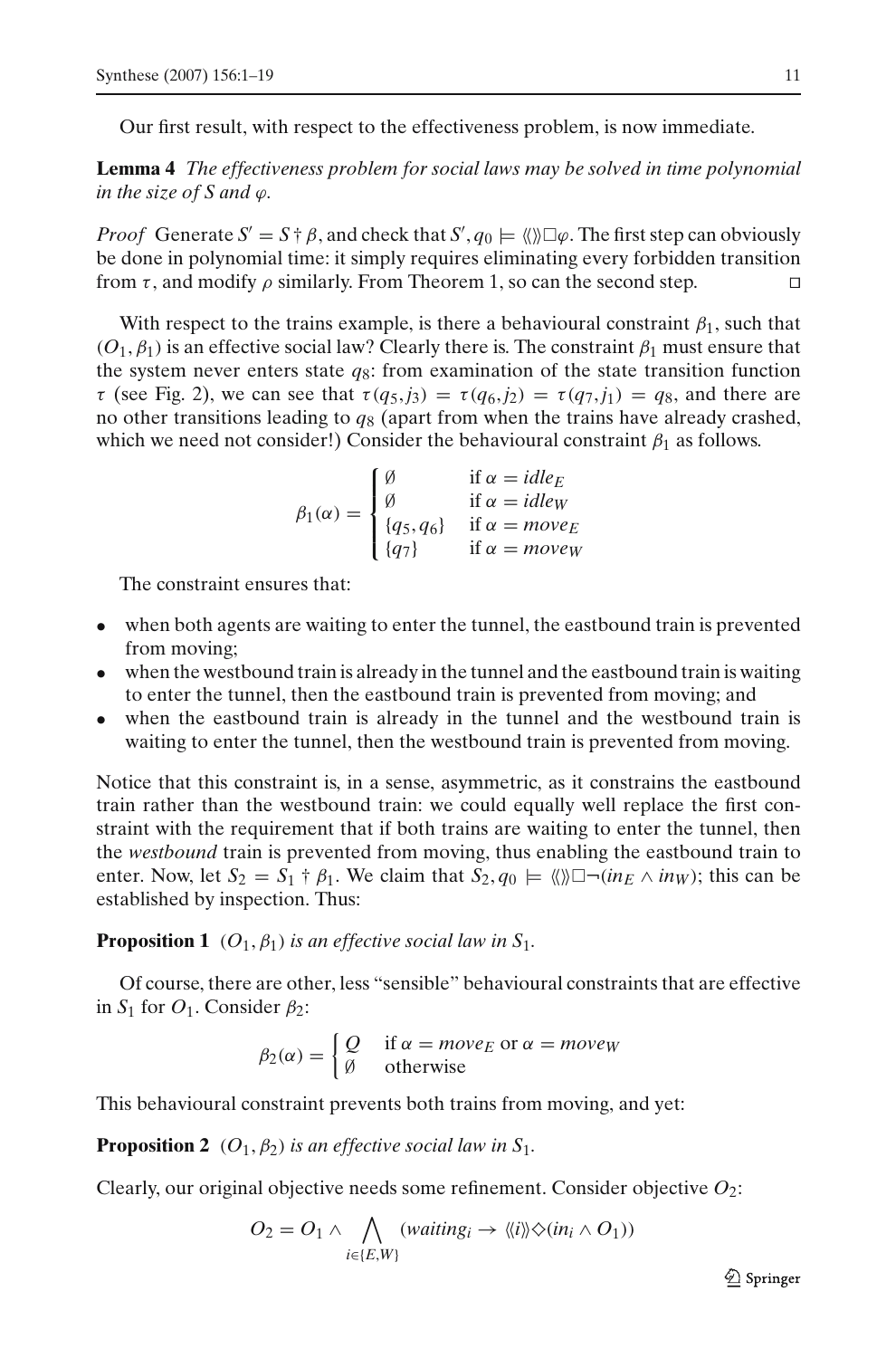This objective ensures that, not only do the trains never crash, but that both trains can eventually safely enter the tunnel if they are waiting. Consider  $\beta_3$ , which works by forbidding trains from lingering in the tunnel, but is otherwise the same as  $\beta_1$ :

$$
\beta_3(\alpha) = \begin{cases}\n\{q_4, q_7\} & \text{if } \alpha = idle_E \\
\{q_2, q_6\} & \text{if } \alpha = idle_W \\
\{q_5, q_6\} & \text{if } \alpha = move_E \\
\{q_7\} & \text{if } \alpha = move_W\n\end{cases}
$$

**Proposition 3** ( $O_2$ ,  $\beta_3$ ) *is an effective social law in*  $S_1$ *.* 

However, objective  $O_2$  may still need further refinement, as less sensible behavioural constraints can still be effective in *S*1:

**Proposition 4** ( $O_2$ ,  $\beta_2$ ) *is an effective social law in*  $S_1$ *.* 

So, consider objective *O*3:

$$
O_3 = O_1 \wedge \bigwedge_{i \in \{E, W\}} \left( \begin{array}{c} (away_i \rightarrow \langle\langle i \rangle\rangle \diamond waiting_i) & \wedge \\ (waiting_i \rightarrow \langle\langle i \rangle\rangle \diamond (in_i \wedge O_1)) & \wedge \\ (in_i \rightarrow \langle\langle i \rangle\rangle \bigcirc away_i) & \end{array} \right)
$$

This objective ensures that, not only do the trains never crash, but both trains will at some point enter the *waitingi* state. The objective also ensures that, once in the *waitingi* state, the train does eventually enter the state where it has safely entered the tunnel. Once the train is in the tunnel, it will not linger there, but its next state will be where it has safely left the tunnel and gone into the *awayi* state.

**Proposition 5** ( $O_3$ ,  $\beta_2$ ) *is not an effective social law in*  $S_1$ , *but* ( $O_3$ ,  $\beta_3$ ) *is.* 

The first issue to which we address ourselves is the computational complexity of the feasibility problem. As it turns out, the feasibility problem in our framework in no harder, for objectives expressed as arbitrary atl formulae, then the corresponding problem studied by Shoham and Tennenholtz, where objectives were expressed assets of focalstates(see above); and for objectives propositional logic objectives, it is easier.

**Theorem 2** *The feasibility problem for objectives expressed as arbitrary* atl *formulae is* np*-complete, and remains* np*-complete for the* ctl *fragment of* atl*, and also the universal (*L*u) fragment. However, for objectives expressed as propositional formulae, the feasibility problem is decidable in polynomial time.*

*Proof* With respect to the NP-completeness results, membership in NP may be seen by the following non-deterministic algorithm:

- 1. guess a behavioural constraint  $\beta$ ;
- 2. verify that  $\beta$  is effective.

Since dom  $\beta = Ac_{Ag}$ , step (1) can be done in (non-deterministic) polynomial time  $O(|Ac_{Ag} \times Q|)$ , while from Lemma 4, step (2) requires only polynomial time.

That the feasibility problem for atl objectives is np-hard follows immediately from the fact that the Useful Social Law problem of Shoham–Tennenholtz, (proven to be np-complete in [Shoham & Tennenholtz, 1996, p. 612]), can be directly reduced to our feasibility problem, by encoding focal state sets as shown in Eq. 1: the reduction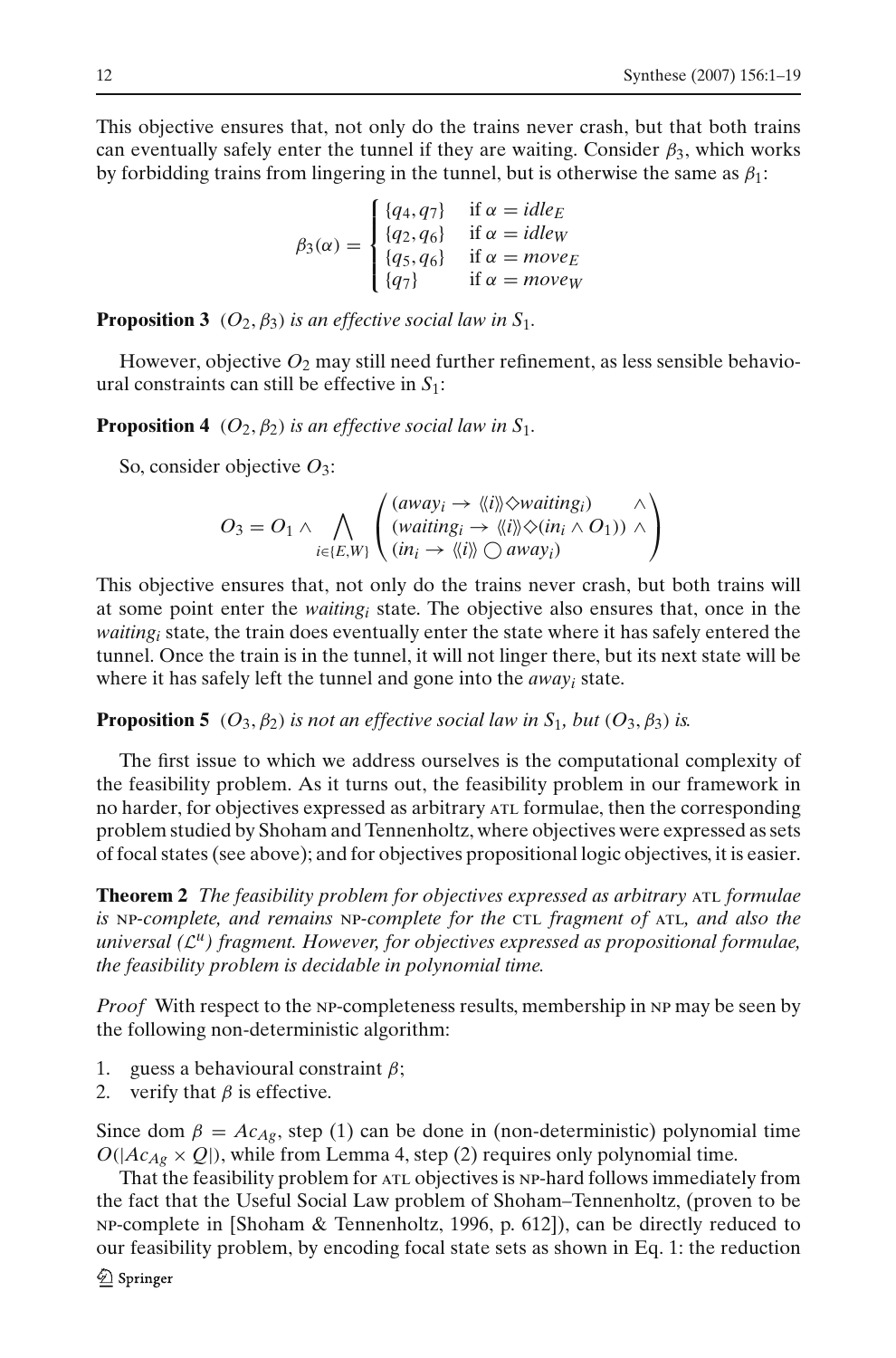is clearly possible in polynomial time. However, to see that the effectiveness problem for the  $\mathcal{L}^u$  fragment is NP-complete, we need to work a little harder. We reduce the directed Hamiltonian cycle problem (DHC) [(Papadimitriou, 1994), p. 209] to the effectiveness problem for  $\mathcal{L}^u$  objectives.

An instance of phc is given by a directed graph  $H = \langle V, E \subseteq V \times V, v_0 \in V \rangle$ , where  $\nu_0$  is a distinguished "start" node. The aim is to determine whether or not *H* contains a directed Hamiltonian cycle starting from  $v_0$ , i.e., a cycle containing every vertex  $v \in V$ , in which no vertices are repeated.<sup>1</sup> The idea of the reduction is to encode the graph *H* directly in the state transformer function  $\tau$ : actions correspond to edges of the graph. Formally, given a directed graph  $H = \langle V, E \rangle$ , we define a single-agent AATS  $S^H = \langle Q^H, q_0^H, Ag^H, Ac_1^H, \rho^H, \tau^H, \Phi^H, \pi^H \rangle$  as follows:

- for each vertex  $v \in V$ , we create a state  $q_v \in Q^H$ , and in addition we create a "sink" state *qsink*;
- we set  $q_0 = v_0$ ;
- we create a single agent,  $Ag = \{a_1\}$ ;
- for each edge  $(v, v') \in E^H$  where  $v' \neq v_0$ , we define an action  $\alpha_{(v,v')}$ , define  $\tau^H(q_\nu, \alpha_{(\nu, \nu')} ) = q_{\nu'}$ , and define  $\rho^H$  accordingly;
- for each edge  $(v, v') \in E^H$  where  $v' = v_0$ , we define an action  $\alpha_{(v, sink)}$ , define  $\tau^H(q_v, \alpha_{(v,sink)}) = q_{sink}$ , and define  $\rho^H$  accordingly;
- we create an action  $\alpha_{loop}$ , which may be performed only in state  $q_{sink}$ , such that  $\tau^H(q_{sink}, \alpha_{loop}) = q_{sink}$ , and define  $\rho^H$  accordingly;
- for each vertex  $v \in V$ , we create a proposition  $p_v \in \Phi^H$ ; and finally,
- we define  $\pi^{H}(q_{\nu}) = \{p_{\nu}\}.$

We then define the objective  $O^H$  by

$$
O^H \hat{=} \varphi_1^H \wedge \varphi_2^H
$$

where:

$$
\varphi_1^H \hat{=} \bigwedge_{v \in V} \langle \langle \rangle \rangle \diamond p_v
$$
  

$$
\varphi_2^H \hat{=} \bigwedge_{v \in V} p_v \to \langle \langle \rangle \rangle \bigcirc \langle \langle \rangle \rangle \Box \neg p_v
$$

We now claim that there exists a DHC in graph *H* starting from  $\nu_0$  iff the objective  $O^H$ is feasible in AATS  $S^H$ . To see this, note that constraint  $\varphi_1^H$  ensures that every vertex is visited, while  $\varphi_2^H$  ensures that no vertex is visited more than once. Thus, the paths through any transition system resulting from the imposition of a behavioural constraint that is effective for  $O^H$  will be phcs in *H*, with the agent ending up in  $v_{sink}$  and repeating the action  $\alpha_{loop}$  infinitely often. Since  $O^H$  is a formula of  $\mathcal{L}^u$ , we are done.

The final result—that the feasibility problem for objectives expressed as propositional logic formulae may be decided in polynomial time – is an immediate corollary of the following result, which showsthat, for objectives expressed asformulae of propositional logic, the feasibility problem reduces directly to model checking in ATL.

**Theorem 3** *Suppose*  $\varphi$  *is a propositional logic formula (representing an objective), and S is an* aats. *Then*  $S \models \langle \langle Ag \rangle \rangle \Box \varphi$  *iff*  $\varphi$  *is feasible in S.* 

<sup>1</sup> Of course, we strictly speaking do not need the start node, since if the graph contains a Hamiltonian cycle then we can start from *any* state—but it simplifies the exposition.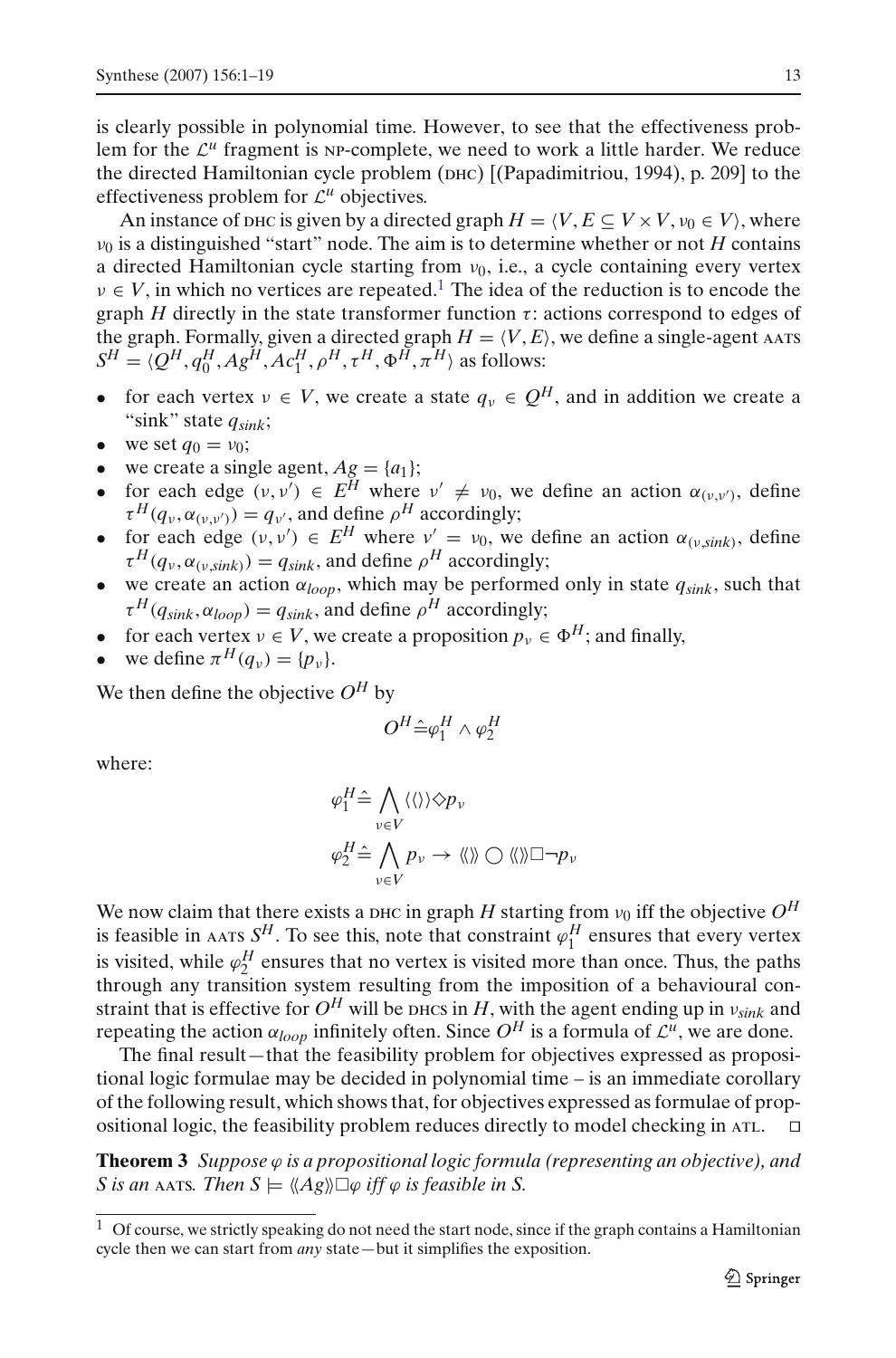### *Proof*

 $(\rightarrow)$  Assume  $S \models \langle \langle Ag \rangle \rangle \Box \varphi$ . By the semantics of ATL, we know that  $\exists \sigma_{Ag} \in \Sigma_{Ag}$  such that  $\forall \lambda \in comp(\sigma_{Ag}, q_0)$ , we have *S*,  $\lambda[u] \models \varphi$  for all  $u \in \mathbb{N}$ . In fact, since  $\sigma_{Ag}$ is a grand coalition strategy,  $comp(\sigma_{Ag}, q_0)$  will be a singleton; let  $\lambda^*$  denote its member; so  $\forall u \in \mathbb{N}: S, \lambda^* [u] \models \varphi$ . We must show that this implies there exists a behavioural constraint  $\beta$  such that  $S \dagger \beta \models \langle \langle \rangle \rangle \Box \varphi$ ; we construct  $\beta$  as follows:

for each 
$$
i \in Ag
$$
,  
for each  $\alpha \in Ac_i$ ,  
set  $\beta(\alpha) = \{q | \sigma_i(q) \neq \alpha\}$ .

We claim that, for any  $q_0$ -computation  $\lambda$  of  $S \dagger \beta$ , we have  $S \dagger \beta$ ,  $\lambda[u] \models \varphi$  for all  $u \in \mathbb{N}$ . To see this, observe that there will in fact be a single  $q_0$  computation of *S*  $\dagger \beta$ , namely  $\lambda^*$ , and we know that  $\forall u \in \mathbb{N}, S, \lambda^* [u] \models \varphi$ . We appeal to the fact that  $\varphi$  is a propositional formula, and that  $\pi$  is the same in *S* and *S*  $\dagger \beta$ , and conclude that for all  $u \in \mathbb{N} : S \dagger \beta, \lambda^* [u] \models \varphi$ .

(←) Assume  $\varphi$  is feasible in *S*. Then there exists a behavioural constraint  $\beta$  such that  $S \dagger \beta, q_0 \models \langle \langle \rangle \rangle \Box \varphi$ . Let  $\Lambda$  denote the set of  $q_0$ -computations of  $S \dagger \beta$ . Then by the semantics of ATL, for all  $\lambda \in \Lambda$  and for all  $u \in \mathbb{N}$ , we have  $S \dagger \beta, \lambda[u] \models \varphi$ . We need to show that this implies  $S \models \langle \langle Ag \rangle \rangle \Box \varphi$ . By the semantics of ATL,  $S, q_0 \models$  $\langle \langle Ag \rangle \rangle$   $\Box \varphi$  iff  $\exists \sigma_{Ag} \in \Sigma_{Ag}$  such that  $\forall \lambda \in comp(q_0, \sigma_{Ag})$ , and  $\forall u \in \mathbb{N}$ , we have  $S, \lambda[u] \models \varphi$ . We show how to construct such a  $\sigma_{Ag}$ . We start by constructing from β a *non-deterministic* strategy  $σ_i^n$ :  $Q \rightarrow 2^{Ac_i}$  for each agent  $i \in Ag$ , as follows:

for each 
$$
i \in Ag
$$
,  
for each  $q \in Q$ ,  
set  $\sigma_i^n(q) = {\alpha | q \notin \beta(\alpha) \land q \in \rho(\alpha)}.$ 

Now, say a (conventional deterministic) strategy  $\sigma_i$  is *consistent* with  $\sigma_i^n$  if  $\sigma_i(q) \in \sigma_i^n(q)$ , for all  $q \in Q$ . Now, let  $\sigma_{Ag} = \langle \sigma_1, \ldots, \sigma_n \rangle$  be any grand coalition strategy profile such that each  $\sigma_i$  is consistent with the corresponding non-deterministic strategy  $\sigma_i^n$ . We claim that, thus defined,  $\forall \lambda \in comp(\sigma_{Ag}, q_0)$ we have *S*,  $\lambda[u] \models \varphi$  for all  $u \in \mathbb{N}$ . To see this, observe that by construction we have  $comp(\sigma_{Ag}, q_0) \subseteq \Lambda$ , as defined above. We know that  $\forall \lambda \in \Lambda$ , and for all  $u \in \mathbb{N}$ , we have  $S \dagger \beta$ ,  $\lambda[u] \models \varphi$ . Since  $\varphi$  is propositional, its valuation depends only upon the state in which it is interpreted. Since  $\pi$  is unchanged in *S* and  $S \dagger \beta$ , it must be that  $\forall \lambda \in \Lambda, \forall u \in \mathbb{N} : S, \lambda[u] \models \varphi$ .

Notice that, as a direct corollary to Theorem 3, the synthesis problem for propositional logic objectives may also be solved in polynomial time: for if the answer to the model checking problem is "yes", then the witness to this will be a strategy for the grand coalition from which, as the proof of the theorem illustrates, we can extract a behavioural constraint implementing the objective.

To appreciate that Theorem 3 does not hold for arbitrary formulae, consider the following simple one agent aats (one may also assume this agent to be a grand coalition *Ag*). Suppose we have to states,  $q_0$  and  $q_1$ , in the first, the atom *p* is false, in the second it is true. Moreover, we have four actions,  $a_0$ ,  $a_1$ ,  $b_0$  and  $b_1$ . Both  $a_i$  actions are possible in  $q_0$ , both  $b_i$  actions in  $q_1$ . Also, any action  $x_i$  ( $x \in \{a, b\}$  takes the system to *qi*. More formally: τ (*q*0, *a*0) = τ (*q*1, *b*0) = *q*0, and τ (*q*0, *a*1) = τ (*q*1, *b*1) = *q*1. Thus, our agent *i* can always take the system to a *p*-state, but also he can ensure the system's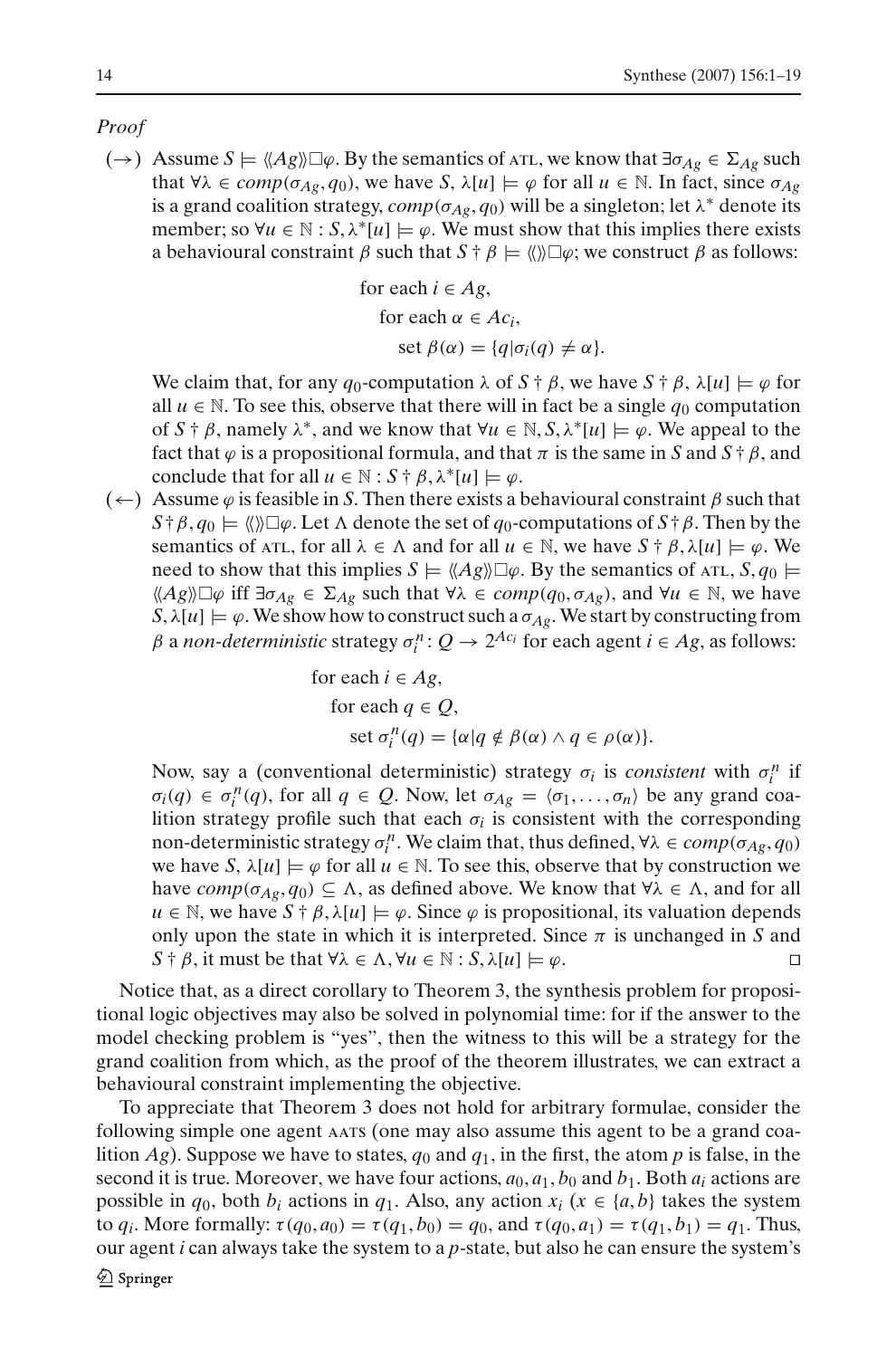next state will be one in which  $\neg p$  is true. Let  $\varphi = \neg p \wedge \langle i \rangle \Diamond p$ . In this system *S* we have  $S = \langle \langle Ag \rangle \rangle \Box \varphi$  which expresses that the agent has a strategy to ensure that always  $\neg p$  is true, at the same time always having the opportunity to make p true. However, if we want any behavioural constraint  $\beta$  to be such that  $S \dagger \beta \models \langle \langle \rangle \square \varphi$ , we see that this impossible: to ensure that  $\varphi$  is always true in all runs, p has to be always false, so  $β$  has to forbid any transition to the state  $q_1$ , in which case the second conjunct of  $φ$ , i.e.,  $\langle \langle i \rangle \rangle \diamond p$  can never be made true anymore.

Theorem 3 illustrates a close relationship between the feasibility problem and model checking, which begs the question as to what extent the result can be extended for objectives beyond propositional logic. We have the following.

**Theorem 4** *Suppose*  $v \in \mathcal{L}^u$  *is a universal* ATL *formula (representing an objective), and S is an* AATS. *Then*  $S \models \langle \langle Ag \rangle \rangle \Box v$  *implies v is feasible in S*.

*Proof* (Sketch) The basic structure of the proof is as Theorem 3, but as *v* is no longer a propositional formula, but a universal ATL formula, we make use of Lemma 3.  $\Box$ 

4.1 Objectives with explicit action constraints

We now consider objectives for laws *that explicitly refer to the legality or otherwise of actions*. The following example illustrates the idea.

**Example 3** If  $\alpha$  is an action, then let the proposition  $\ell(\alpha)$  mean "action  $\alpha$  is legal". Consider the following three objectives in the context of the trains system, as discussed earlier.

$$
O_5 = \neg (in_E \land in_W) \land \ell (move_E) \land \ell (move_W)
$$
  
\n
$$
O_6 = \neg (in_E \land in_W) \land \ell (move_E)
$$
  
\n
$$
O_7 = \neg (in_E \land in_W) \land \ell (move_W)
$$

Objective  $O_5$  requires that not only do the trains never crash, but that both trains are always able to move. Any behavioural constraint for this objective must not prevent the trains from moving if they choose to do so. Objective  $O_6$  is similar, but only requires that the Eastbound train is always able to move; and  $O_7$  only requires that the Westbound train is always able to move.

In our basic social laws framework, we have no way of expressing or reasoning about social laws with such objectives. We now show how the basic framework can be extended to include such constraints. In particular, we show how this can be done in the context of the mocha model checking system (Alur, Henzinger, Mang, Qadeer, Rajamani, & Tasiran, 1998). MOCHA takes as input a specification of an AATS, expressed in the REACTIVE MODULES language, and a formula of ATL, and is capable of either checking whether this formula is true in the aats, or else giving a counter example. The actual syntax of the reactive modules language used in mocha is rather complex, and so we adopt the following simplified syntax in the interests of easy comprehension. A reactive modules agent (they are called "atoms" in the reactive modules literature) has the following structure:

agent name reads in writes out

\n
$$
P_1 \mapsto \alpha_1;
$$
\n
$$
P_2 \mapsto \alpha_2;
$$
\n
$$
\dots
$$
\n
$$
P_k \mapsto \alpha_k.
$$
\n(2)

**◯** Springer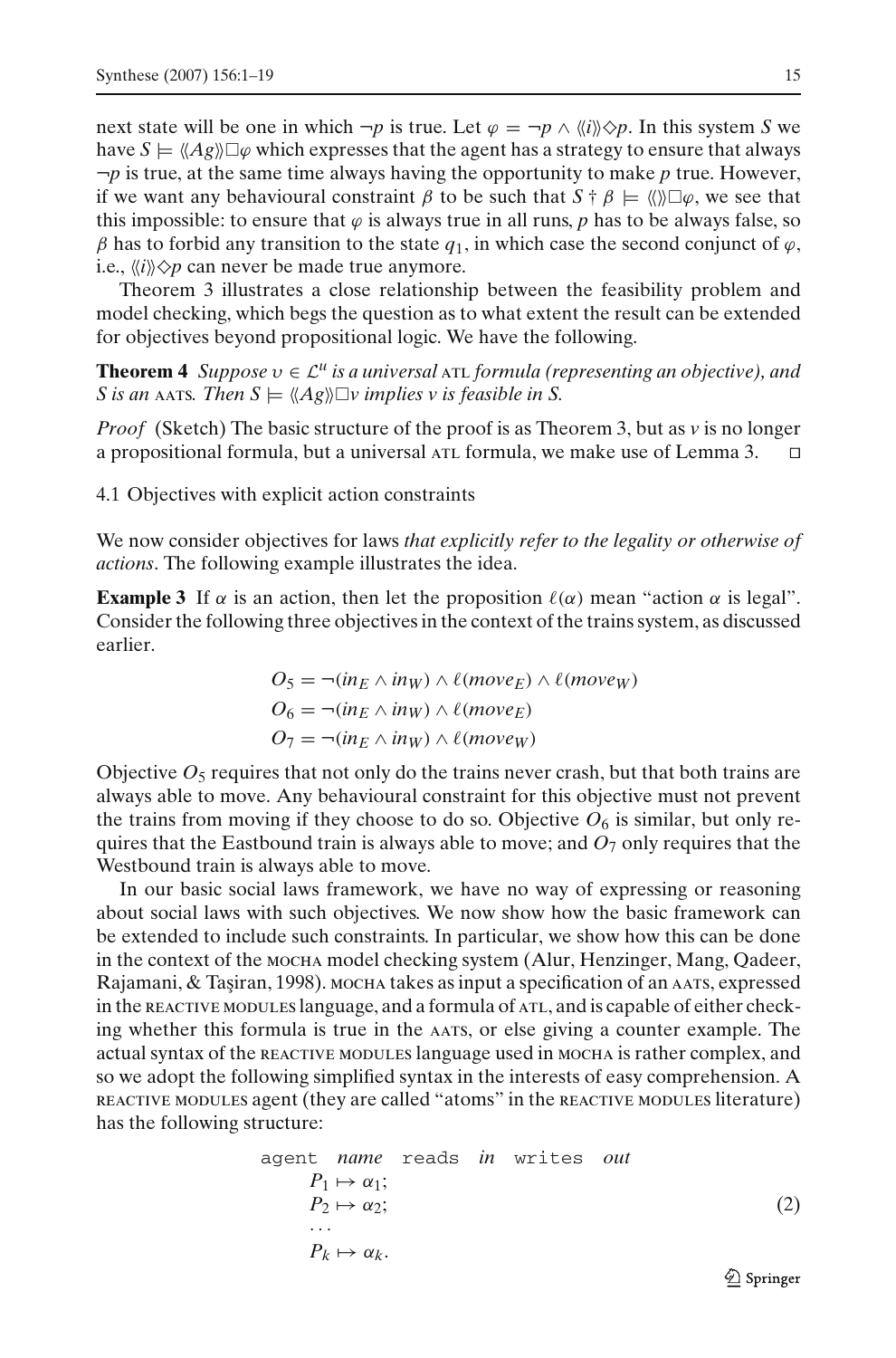where *name* is the name of the agent, *in*  $\subseteq \Phi$  is a list of boolean variables that the agent observes, *out*  $\subseteq \Phi$  is a list of boolean variables that it controls, and provides to the rest of the system, and the  $P_i \mapsto \alpha_i$  structures are *guarded commands*, where  $P_i$  is a predicate over the variables the agent observes and controls (i.e., a boolean expression over variables *in*  $\cup$  *out*), and  $\alpha_i \in A_{C<sub>name</sub>}$  is an action. Actions can be understood as functions that take as input the variables visible to the agent (*in*∪*out*), and produce as output an assignment for the variables controlled by the agent (*out*). The idea is that at each time step, each agent generates the set of rules whose pre-conditions are satisfied by the current state of the system. One of these rules is non-deterministically chosen for execution – this involves simply executing the corresponding action, which produces an assignment for the variables under its control (*out*), which is the value they take in the next state of the system. Of course, a guarded command may have  $\top$ as a pre-condition, in which case it is always enabled for execution.

It should be clear how a collection of such agents maps to an aats, as defined in Sect. 2. The most important point is that the pre-conditions to guarded commands correspond to the pre-condition function  $\rho$ : given a state of the system  $q$  and guarded command  $P \mapsto \alpha$ , then  $q \in \rho(\alpha)$  iff  $q \models P$ .

We now show how an AATS, expressed in such a framework, can be extended to permit objectives referring to the legality or otherwise of actions. The idea is to define a transformation on AATSS:

$$
\cdot^{\circ} : \text{AATS} \rightarrow \text{AATS}
$$

such that the transformed system includes the  $\ell(\alpha)$  propositions as before, but otherwise has the same properties.

Given an AATS  $S = \langle Q, q_0, Ag, Ac_1, \ldots, Ac_n, \rho, \tau, \Phi, \pi \rangle$ , defined using the REACTIVE modules language as above, the system *S*◦ is created as follows.

First, for each action  $\alpha \in Ac$ , we create:

- A new propositional variable  $\ell(\alpha)$ , with the intended interpretation that  $\ell(\alpha)$  will be true in a state if the action  $\alpha$  is legal according to the behavioural constraint that we are looking for.
- A new agent, which controls the variable  $\ell(\alpha)$ , as follows.

agent α*-controller* reads Φ writes 
$$
ℓ(α)
$$
  
\nT  $mapsto ℓ(α) := T;$   
\nT  $mapsto ℓ(α) := L.$ 

Thus, in every possible state, the agent  $\alpha$ -*controller* has two actions available: make  $\ell(\alpha)$  true, or make  $\ell(\alpha)$  false. Note that because the condition on the guard of each of these actions is  $\top$ , the  $\alpha$ -*controller* agent can *always* perform these actions. We will denote by *controllers* the set of all controller agents introduced in this way.

We then take each of the original agents *i* in the system, and transform it as follows.

We replace each guarded command  $P \mapsto \alpha$  for agent *i* with a rule as follows.

$$
\ell(\alpha)'\wedge P\mapsto\alpha
$$

Notice that the first conjunct of the guard is "primed"; this notation in reactive modules means the value that  $\ell(\alpha)$  has been assigned *in the current round*, i.e., the value of this variable after it has been assigned by the  $\alpha$ -*controller* agent. Thus agent *i* may perform the action  $\alpha$  iff the original guard condition *P* is true in the

2 Springer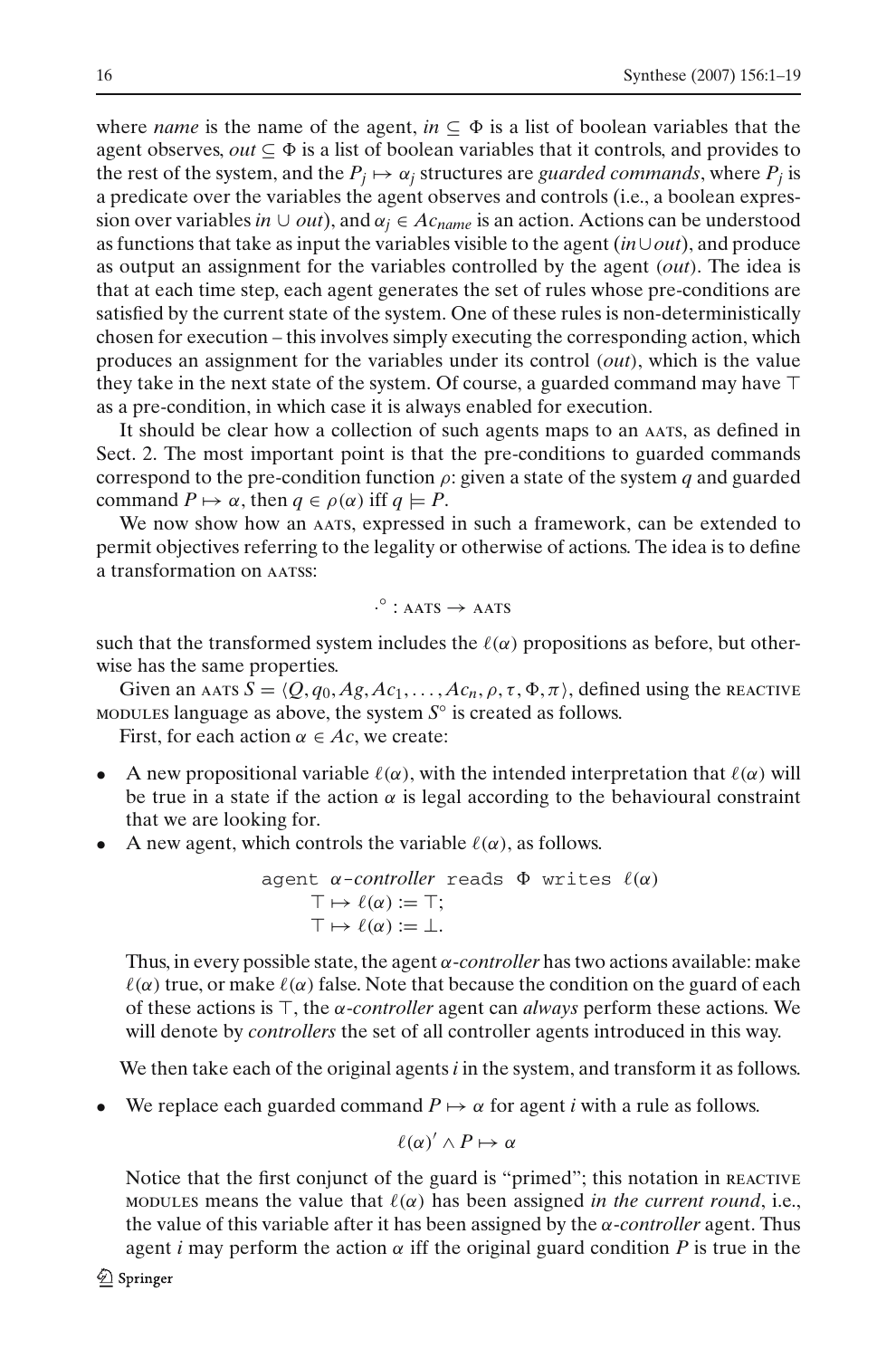current state, and the new agent controlling  $\ell(\alpha)$  has assigned this variable the value ? *in the current state*. In this way, the α-*controller* agent can determine whether or not  $α$  is performed.

Next, if *in* is the set of variables that *i* reads, then we replace *in* by *in* ∪{ $\ell(\alpha) | \alpha \in$  $Ac_i$ . In other words, the agent *i* reads those  $\ell$ -variables that determine whether its actions are legal.

Notice that agent *i* is not dependent on the  $\ell$ -variables of any other agent's actions, and hence any strategy computed for *i* by mocha will not be dependent on the  $\ell$ -variables of other agents.

Now, we can prove:

**Theorem 5** *Suppose* ϕ *is a propositional logic formula (representing an objective), and S is an* aats*. Then*

$$
S^{\circ} \models \langle \langle controllers \rangle \rangle \Box \left(\varphi \wedge \left[\bigwedge_{i \in Ag} \bigvee_{\alpha \in Ac_i} \ell(\alpha)\right]\right)
$$

 $iff \varphi$  *is feasible in S.* 

*Proof* (Sketch) The structure of the proof is as Theorem 3: if  $S^\circ, q_0 \models \langle \langle \text{controulers} \rangle \Box \varphi,$ then the controller agents *controllers* have a strategy for enabling/disabling actions such that if this strategy is followed, the law is implemented. From this strategy, we can extract a behavioural constraint that implementsthe law. The additional condition ensures that every agent has at least one action available in every state, and so the strategy controlling the  $\ell(\alpha)$  variables really does map to a behavioural constraint, as defined earlier. Conversely, if there is a behavioural constraint  $\beta$  such that  $(\varphi, \beta)$  is an effective social law in *S*◦, then we can extract a strategy for the *controllers* such that this strategy ensures  $\varphi$  is always true.  $\Box$ 

Notice that the obvious analogue of Theorem 4 also holds, although space restrictions prevent more discussion.

**Proposition 6** *Objective*  $O_5$  *is not feasible in*  $S_1$ *, while both objectives*  $O_6$  *and*  $O_7$  *are feasible.*

Using this framework, we can also investigate more general properties of social laws. Consider behavioural constraints that act as *dictatorships* (cf. [Pauly, 2002, p. 17]). A behavioural constraint is a dictatorship if, once it is implemented, it never presents an agent with more than one possible action at any given time; that is, if an agent has no choice about what action it may perform. Formally, a behavioural constraint  $\beta$  with respect to an aats *S* is a dictatorship if

$$
\forall i \in Ag, \forall q \in Q, |options(i, q)| = 1
$$

where *options* $(i, q)$  is evaluated in  $S \dagger \beta$ .

**Example 4** The following is a dictatorship behavioural constraint for the trains scenario:

$$
\beta_4(\alpha) = \begin{cases}\n\{q_0, q_4, q_6\} & \text{if } \alpha = idl e_E \\
\{q_0, q_5, q_6\} & \text{if } \alpha = idl e_W \\
\{q_5\} & \text{if } \alpha = move_E \\
\{q_4\} & \text{if } \alpha = move_W\n\end{cases}
$$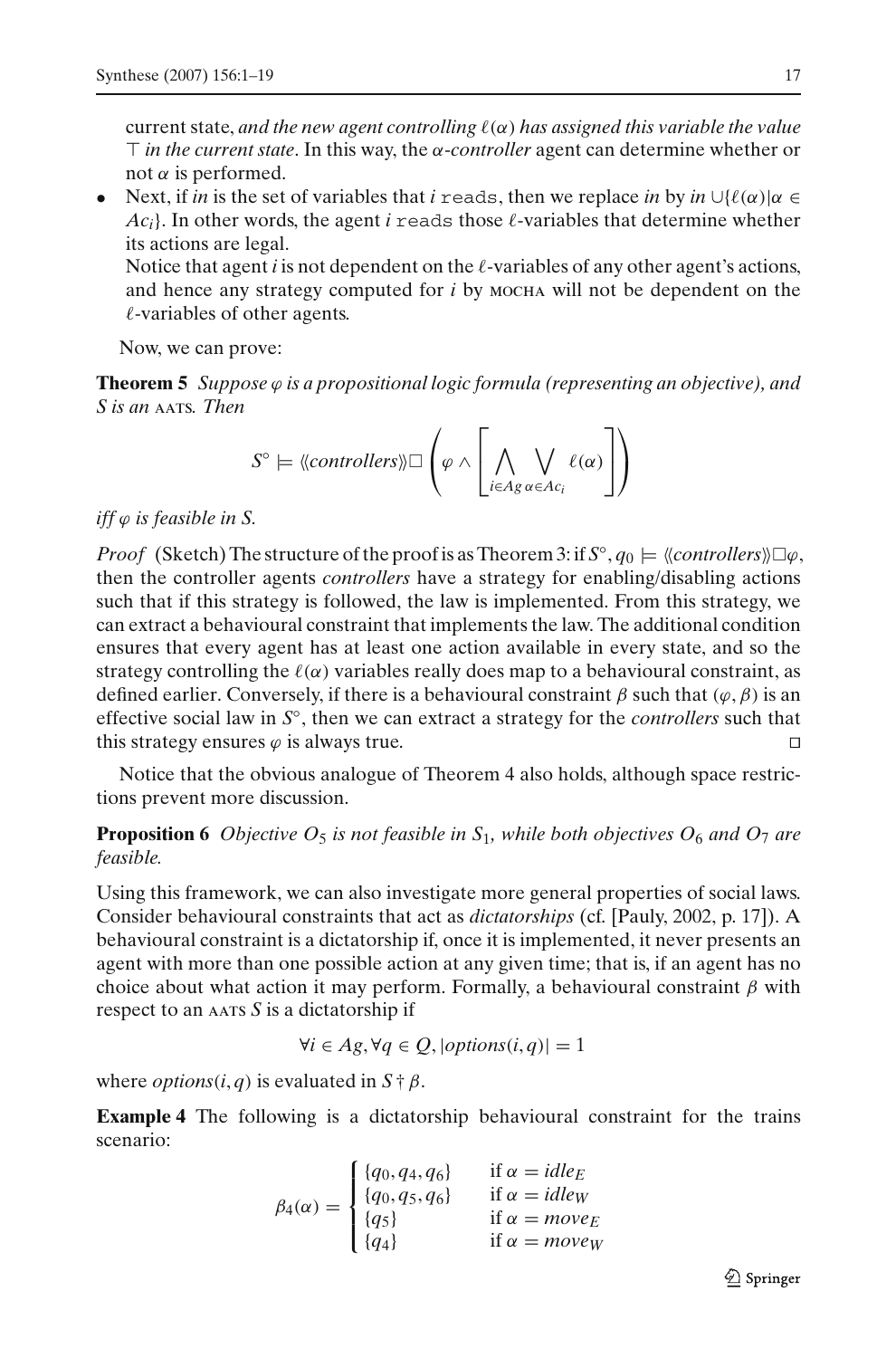**Theorem 6** *Suppose* ϕ *is a propositional logic formula (representing an objective), and S is an* aats*. Then* ϕ *is feasible in S by a dictatorship behavioural constraint iff*

$$
S^{\circ} \models \langle \langle controllers \rangle \rangle \Box \left( \varphi \wedge \bigwedge_{i \in Ag} \left[ \bigvee_{\alpha \in Ac_i} \ell(\alpha) \right] \wedge \left[ \bigwedge_{\alpha_1 \in Ac_i} \bigwedge_{\alpha_2 \in Ac_i, \atop \alpha_1 \neq \alpha_2} \neg(\ell(\alpha_1) \wedge \ell(\alpha_2)) \right] \right).
$$

*Proof* (Sketch) As before, except that we have an additional constraint, which ensures that no more than one action from an agent's action set is enabled at any given time.  $\Box$ 

**Proposition 7** ( $O_2$ ,  $\beta_4$ ) *and* ( $O_3$ ,  $\beta_4$ ) *are effective social laws in*  $S_1$ *.* 

# **5 Related work**

The closest approach to ours in the literature is the original framework of Moses, Shoham, and Tennenholtz. Shoham and Tennenholtz were the first to precisely articulate the notion of social laws for multiagent systems, and set up a basic formal framework within which computational questions about social laws could be formulated (Shoham & Tennenholtz, 1992; Shoham & Tennenholtz, 1996; Shoham & Tennenholtz, 1997). The particular application domain was that of traffic laws for robotic agents. The basic framework was extended by Fitoussi and Tennenholtz, to consider *simple* social laws – essentially, social laws that could not be any simpler without failing (Fitoussi & Tennenholtz, 2000). In related work, Moses and Tennenholtz developed a deontic epistemic logic for representing properties of multiagent systems with normative structures in place (Moses & Tennenholtz, 1995). Although semantically similar to ATL (and ATEL (van der Hoek & Wooldridge, 2003b)), their logic was quite different to ATL in terms of the syntactic constructs it provided, and the emphasis was primarily on deriving axioms capturing static aspects of artificial social systems and social laws.

## **6 Conclusions**

In this paper, we have demonstrated how the Alternating-time Temporal Logic of Alur, Henzinger, and Kupferman provides a natural and powerful framework within which to express and reason about social laws. Following a formulation of social laws within ATL, we demonstrated how the effectiveness, feasibility, and synthesis problems could be understood as model checking problems for ATL, and also demonstrated how our basic framework could naturally be extended to include social laws that require explicit constraints on actions.

There are many possible routes for future investigation. One obvious question is the extent to which other notions such as knowledge can be incorporated into the framework. For example, one could imagine a social law with the objective that certain facts about agents must remain private to those agents; epistemic extensions to atl seem to provide a natural language for representing such objectives (van der Hoek & Wooldridge, 2003a, b).